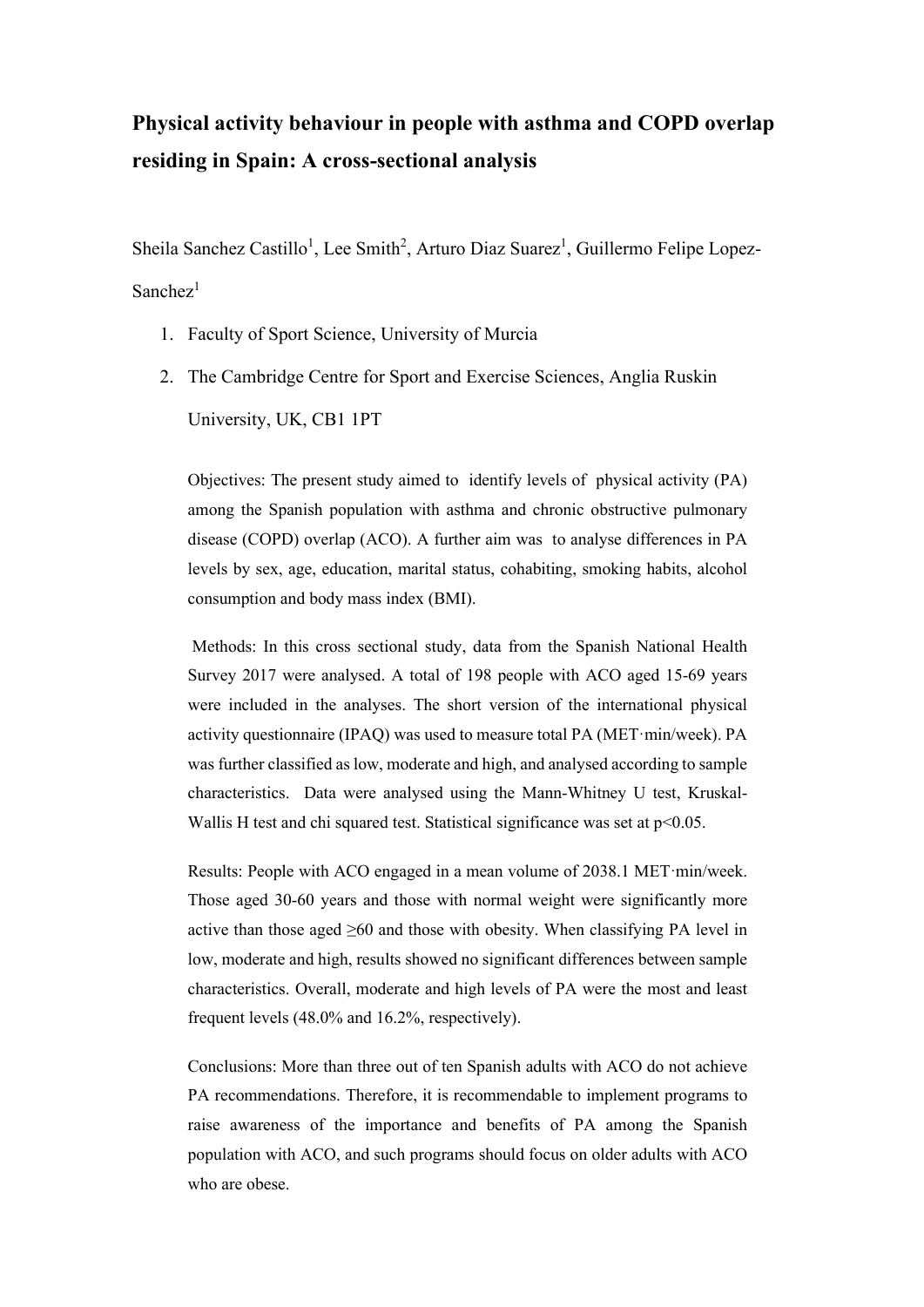Keywords: epidemiology, obesity, physiological disorders, prevention, quality of life

## **Introduction**

Asthma and chronic obstructive pulmonary disease (COPD) are two of the five major respiratory diseases, established by the Forum of International Respiratory Societies (FIRS) (1). Both of these conditions are important public health problems owing to their increasing prevalence, high morbimortality and socioeconomic burden (2,3). In 2019, the Global Burden of Disease (GBD) study found a worldwide prevalence of asthma and COPD in the general population of 3.50% (3.40% males, 3.60% females) and 2.85% (2.85% males, 2.86% females), respectively (4). A previous analysis of the GBD study in 2015 (5) identified a 44.2% increased prevalence and an 11.6% increased risk or mortality from COPD between 1990 to 2015. In relation to asthma, the prevalence increased by 12.6% but mortality decreased by 26.7% between 1990 to 2015. Moreover, both asthma and COPD showed a decrease in age-standardised death and prevalence during this time-period.

These diseases are characterized by chronic respiratory symptoms and airflow limitation, but there are some differences between them. Symptoms of asthma vary over time in intensity and improve with the use of bronchodilators or even spontaneously, so expiratory airflow limitation is variable (2). COPD is characterized by persistent expiratory airflow limitation and respiratory symptoms with or without bronchodilator reversibility (3). Moreover, the onset of asthma tends to be before the age of 40 years while COPD is normally after 40 years and generally in those who have history of smoking or other toxic exposure. A systematic review and meta-analysis on the global burden of COPD found a prevalence of COPD of 9.7% in people aged 40 or over, while people younger than 40 revealed a prevalence of 2.7% (6). However, some patients have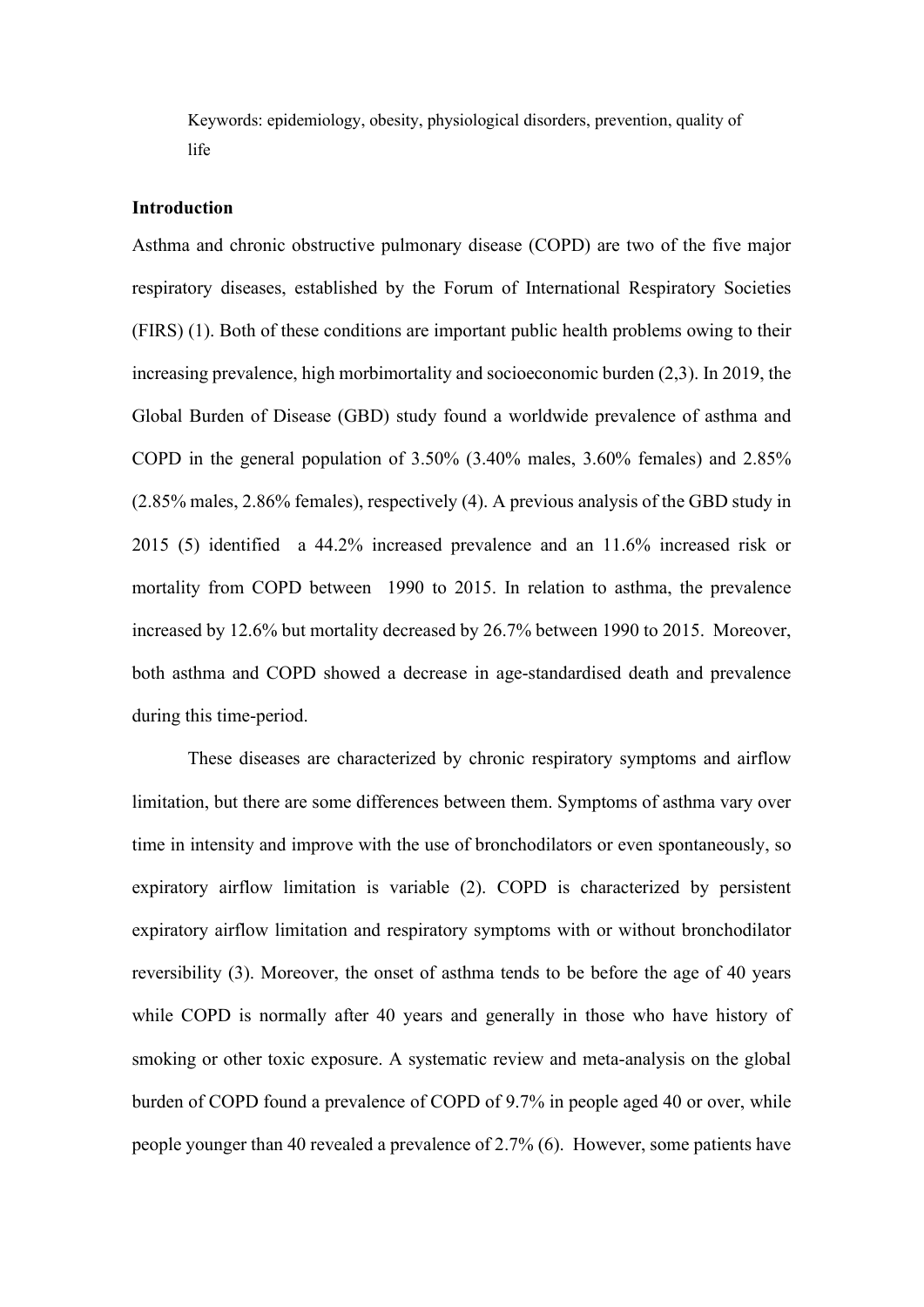persistent airflow limitation and clinical features of both diseases (2). Previous studies have used the term ACOS (Asthma COPD Overlap Syndrome) to describe these patients (7,8), but the latest updates of the Global Initiative for Asthma (GINA) (2) and the Global Initiative for Chronic Obstructive Pulmonary Disease (GOLD) (3) used the term Asthma-COPD overlap  $(ACO)$  or asthma  $+$  COPD. It is important to underline that these terms do not mean a new single disease but a term to describe the combination of both asthma and COPD.

The prevalence of ACO in Italian and North Carolina general populations has been identified to be approximately 2% (9,10), while a prevalence of approximately 21% has been identified for asthma patients and COPD patients (11). However, it should be noted that it is difficult to distinguish ACO patients from COPD patients, especially in smokers and older adults, and thus in these prevalence statistics some ACO patients may be categorised as having COPD.

Patients with ACO are more likely to have respiratory symptoms (12,13), worse lung function (13), more frequent exacerbations and hospitalizations (12–14) and worse general health status (13), compared with those with only COPD. Therefore, the risk of mortality is higher in those with coexisting asthma and COPD.

Regular and sustained participation in physical activity (PA) is beneficial in both primary and secondary prevention of several chronic diseases (15–17). However, there is a lack of evidence in relation to the potential health impact of PA among ACO patients. Importantly, PA has been shown to be beneficial in asthma control (18,19) and also improving quality of life and reducing exacerbations in people with COPD (20,21).

Literature surrounding PA behaviour in people with ACO is scarce. One study among Canadian adults found that ACO patients engaged in lower levels of PA than their healthy peers and were more likely to engage in no PA (22). Another investigation found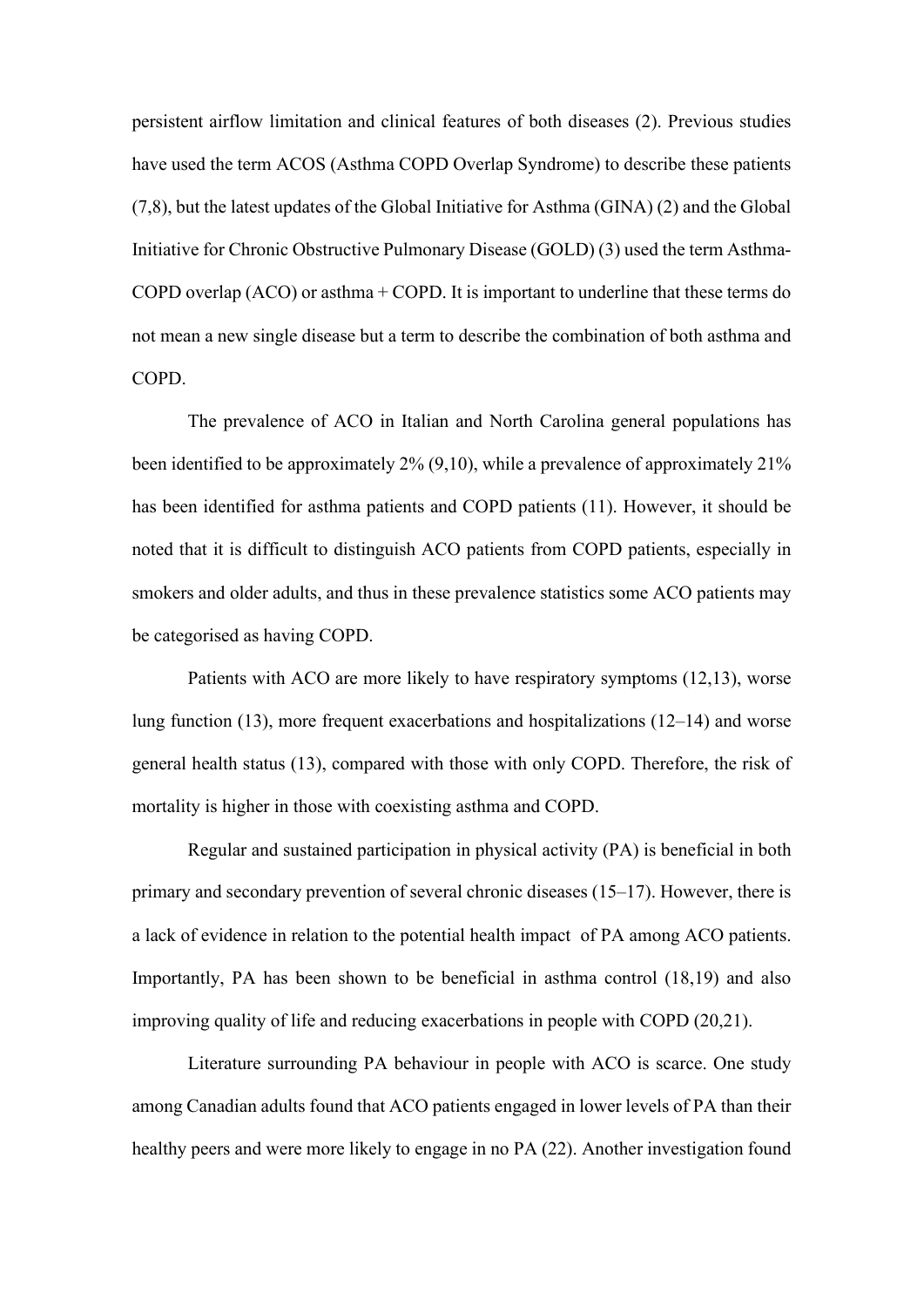that Spanish adults (aged 40-80 years) with ACO exhibited lower levels of PA in comparison to adults with COPD only (12); however, only 67 subjects with ACO participated in this study and thus the representation of the findings is limited.

Given this background, the aim of the present study was to determine PA levels in a large representative sample of people with ACO residing in Spain and to analyse the differences according to sex, age, level of education, marital status, cohabiting, smoking habits, alcohol consumption and body mass index (BMI).

It is hypothesized that Spanish ACO patients will participate in low levels of PA and that their total weekly amount of PA will be lower than their peers with only COPD or only asthma. It is also hypothesised that PA will be lower in women, in older adults, in tobacco and alcohol consumers, in those with lower education and in those with a higher BMI.

### **Methods**

# *Study design*

The present study utilized a cross sectional design and was carried out in accordance with the Strengthening the reporting of observational studies in epidemiology (STROBE) statement (23).

# *Setting*

The Spanish National Health Survey was carried out in Spain between October 2016 and October 2017 (24). Details of the survey methods have previously been published elsewhere (25). In brief, a stratified three-stage sampling method was used to select the participants. Firstly, census sections were considered, secondly the family dwellings were selected by systematic sampling, and finally an adult (15 years or more) was randomly selected from each dwelling by using the random Kish method. The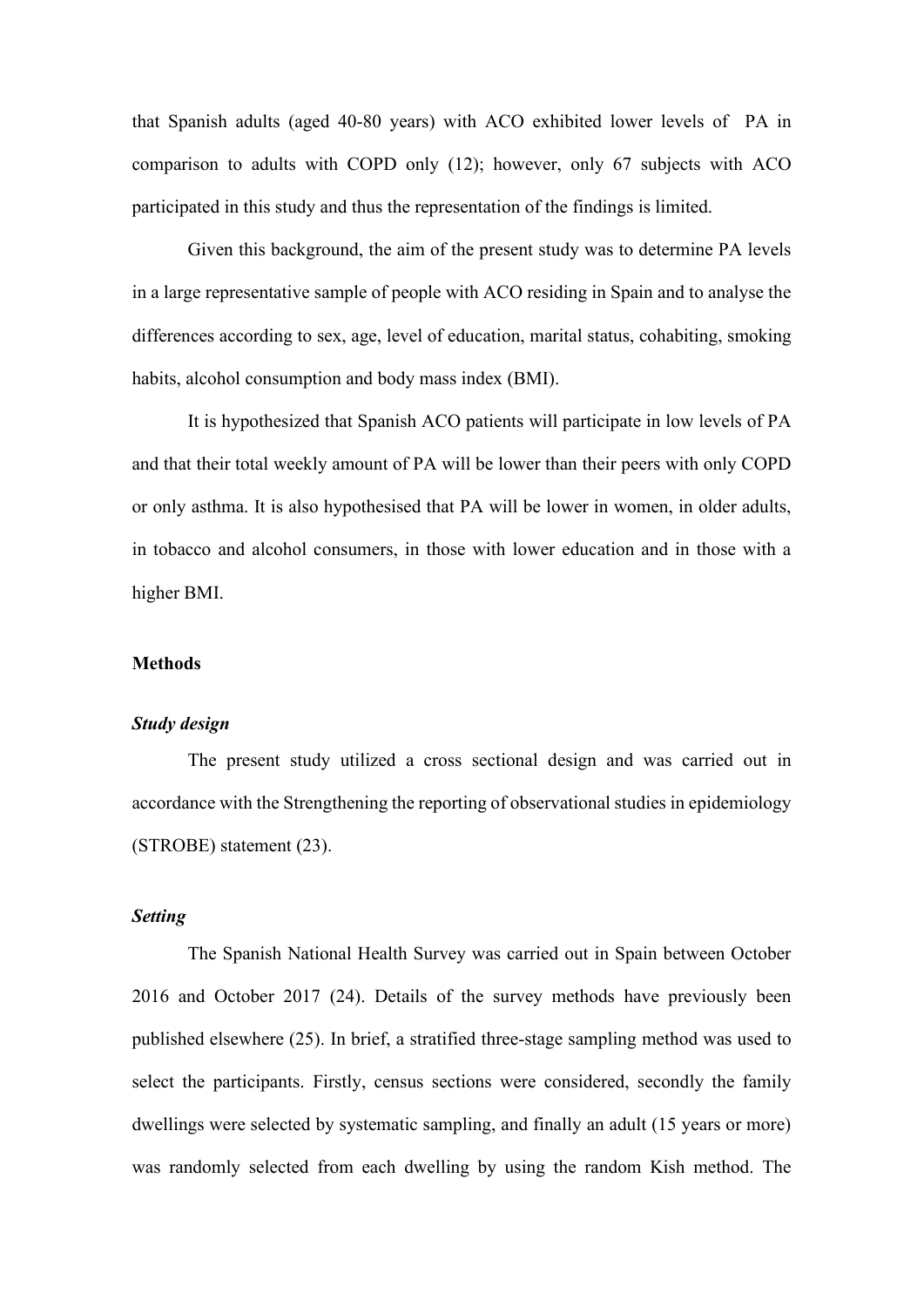method of data collection was computer-assisted personal interviewing (CAPI), conducted in the participant's dwellings. It consisted of a personal interview in which the interviewer used an electronic device to complete the answers. The present research was performed in compliance with the Declaration of Helsinki of the World Medical Association. Data from the Spanish National Health Survey are public and anonymised and thus ethical approval to analyse the data is not required (25). Nevertheless, the present study was approved by the Ethical Research Committee of the University of Murcia.

#### *Participants*

A total of 23,089 people residing in Spain completed the survey, of which 17,777 people answered the PA questionnaire. Those adults older than 69 years were excluded, since they did not complete the International Physical Activity Questionnaire (IPAQ) short form because IPAQ is specific for the age range of 15-69 years. Finally, the 198 people (120 women and 78 men) with ACO residing in Spain that had answered the PA questionnaire were included in the present analyses. The inclusion criteria were: 1) affirmative answer to the question: "Have you ever been diagnosed with asthma by a physician?", 2) affirmative answer to the question: "Have you ever been diagnosed with COPD by a physician?", 3) completion of the PA questionnaire. Self-reported diagnosis of chronic conditions is widely used and accepted in epidemiological studies (26). In particular, self-reported diagnosis of asthma and COPD are valid methods (27,28) and have been frequently used in previous literature (29-31). Before responding to the questions, all participants were informed about the confidentiality of the survey.

## *Variables*

Participants completed a questionnaire that included sociodemographic questions (age, sex, education, marital status, smoking habits and alcohol consumption), physical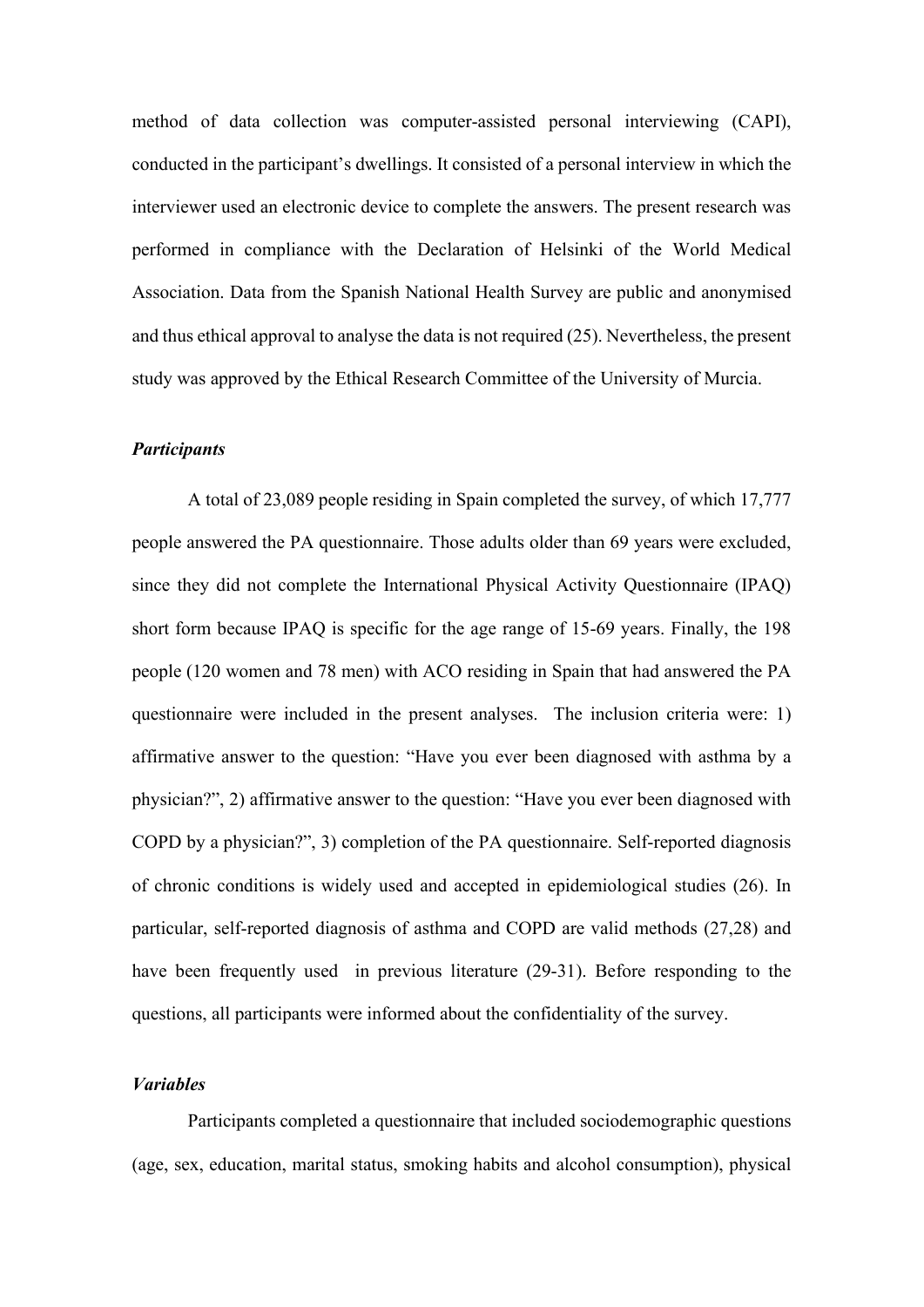characteristics (weight and height) and quantity of PA. The selection of the sociodemographic variables was based on the data available in the survey and on previously identified correlates of PA in the general adult population (32,33).

## *Physical activity*

The IPAQ short form was used to measure PA (full survey https://sites.google.com/site/theipaq/) (34). This instrument was primarily designed for population surveillance of PA among adults, and it has been developed and tested for use in adults (15-69 years), until further development and testing is undertaken, the use of IPAQ with older and younger age groups is not recommended (35). IPAQ has been validated in adult populations from different countries showing acceptable validity  $(\rho=0.30, 95\% \text{ CI: } 0.23-0.36)$  and reliability (Spearman's  $\rho=0.81, 95\% \text{ CI: } 0.79-0.82$ ) (36). PA level was calculated following the formula for computation of MET·minutes/week, established by the guidelines for data processing and analysis of the IPAQ (35). Subsequently, PA level was classified in: low (less than 600 MET·min/week), moderate (at least 600 MET·min/week) and high (at least 3000 MET·min/week), according to the same guidelines.

## *Sociodemographic variables*

Age was divided into three groups: less than 30 years, from 30 to 60 years, and 60 years or older. Education level was based on the highest educational level achieved and was categorized according to the Spanish Classification of Education Levels as level A ( $\leq 1$ <sup>st</sup> period secondary), level B ( $2<sup>nd</sup>$  period secondary and post-secondary -not tertiary-), and level C (tertiary) (37). Marital status was categorised as married and not married (single/widow/divorced/separated). Cohabiting was categorised as living as a couple (yes) or not living as a couple (no). Alcohol consumption was treated as a dichotomous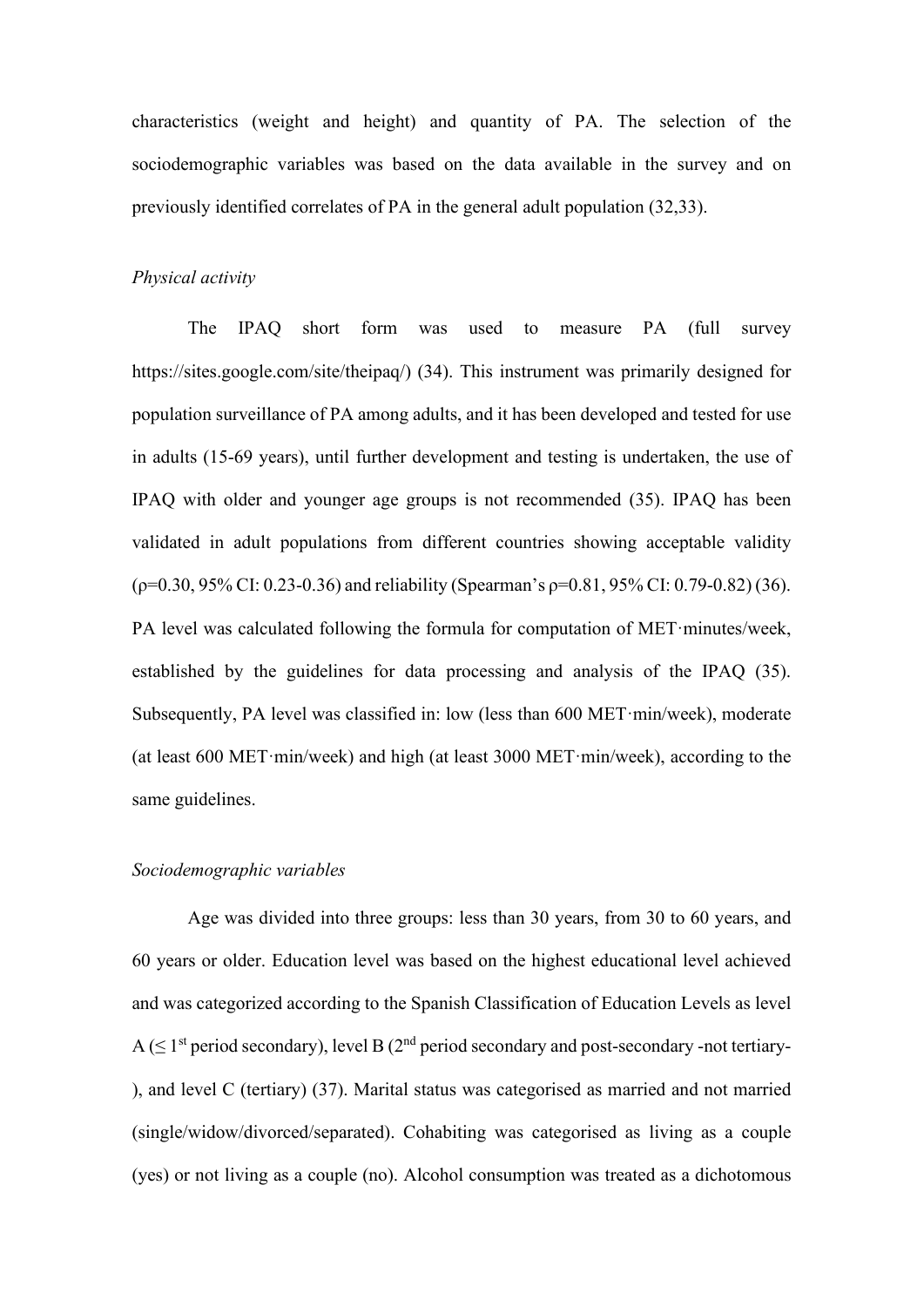variable: yes or no, considering as no consumption those who had not drunk alcohol in the last 12 months. Smoking habits were categorized into three groups: never, former and current smoker (38). Height and weight were self-reported and used to calculate BMI as weight in kilograms divided by height in meters squared. BMI was classified as underweight (<18.5 kg/m<sup>2</sup>), normal weight (18.5-24.9 kg/m<sup>2</sup>), overweight (25-30 kg/m<sup>2</sup>) and obesity ( $>$ 30 kg/m<sup>2</sup>), according to the methods established by the Spanish National Health Survey (25).

#### *Data analysis*

Descriptive statistics (frequency and percentage) were used to describe sample characteristics. Normality of data were confirmed using chi-squared tests for categorical variables and Kolmogorov-Smirnov tests for continuous variables. The variables sex, age, level of education, BMI, alcohol, quantity of PA and PA classification had a nonparametric distribution, whereas marital status, living in couple and smoking habits had a parametric distribution. To describe the total amount of PA (MET·min/week) according to sample characteristics, descriptive statistics (mean, standard deviation and median) were used. Statistical significance was calculated with Mann-Whitney U test for dichotomous variables (sex, marital status, cohabiting, alcohol consumption) and Kruskal-Wallis H test for polytomous variables (age, education level, smoking habits, BMI) with Bonferroni correction for pairwise comparisons. Significant differences between the different groups of PA and pairwise comparisons were analyzed by chisquared test. The effect size was calculated using eta squared for Mann-Whitney U test, epsilon squared for Krukal Wallis H test and Cramer's V for chi squared test. The different measures of effect size used were classified as follows: effect size of eta squared was classified as small (0.01), medium (0.06) and large (0.14); effect size of epsilon squared was classified as negligible  $(0.00-0.01)$ , weak  $(0.01-0.04)$ , moderate  $(0.04-0.16)$ ,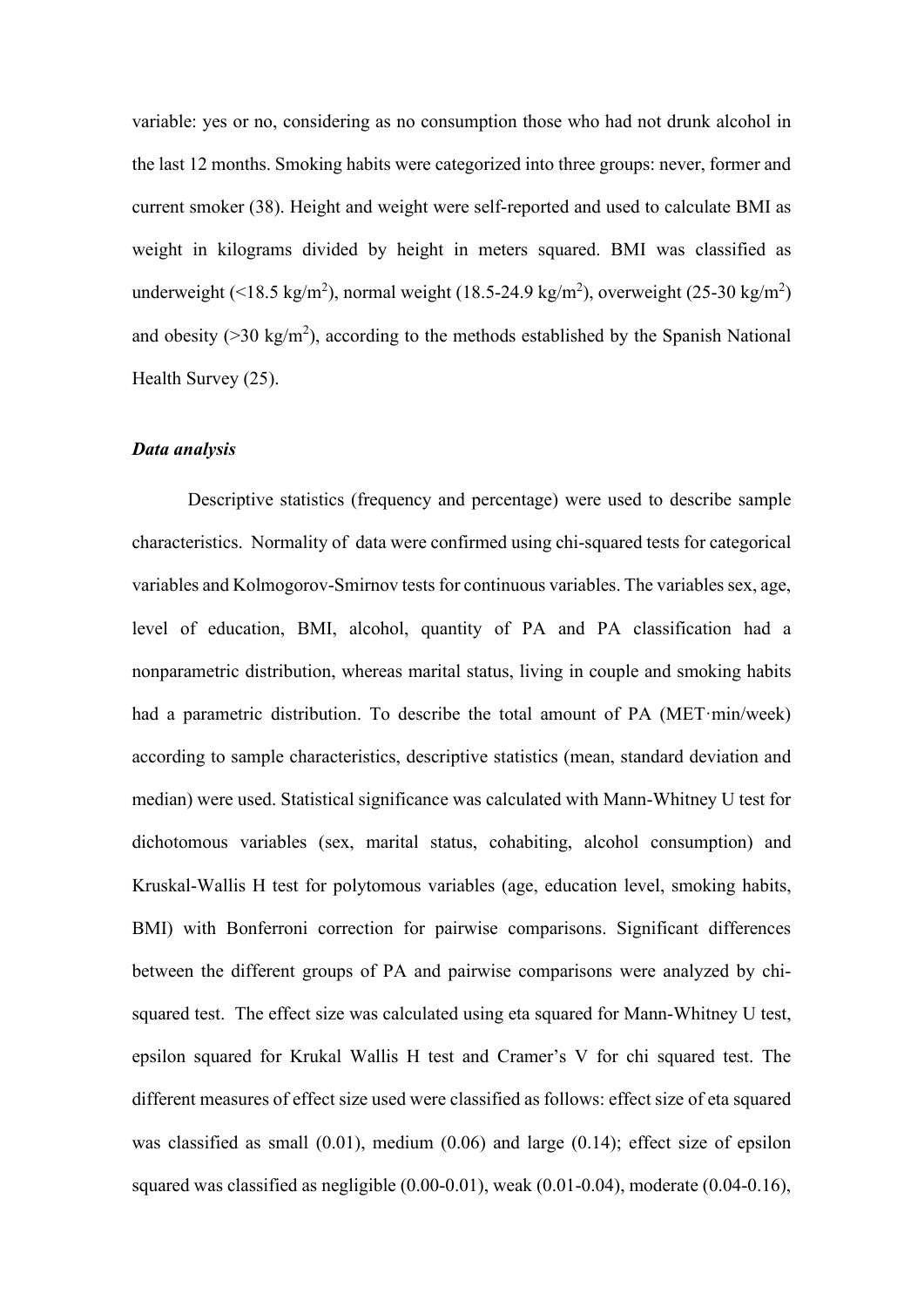relatively strong  $(0.16-0.36)$ , strong  $(0.36-0.64)$  and very strong  $(0.64-1.00)$ ; effect size of Cramer's V was classified as small (0.1), medium (0.3) and large (0.5) (39). Pearson Correlation was applied to measure the correlation between PA and age.

Statistical significance was set at  $p<0.05$  (CI=95%). Analyses were carried out with the Statistical Package for Social Sciences version 23 (SPSS, International Business Machines Corporation, Armonk, NY, USA).

## **Results**

A total of 198 adults with ACO residing in Spain (120 women and 78 men) participated in this study. Participant's mean age was 50.0 (SD: 14.9, range: 15-69; Mo: 66). Sample characteristics are shown in Table 1.

## *[Table 1 near here]*

The total amount of participants' PA (MET·min/week) is shown in Table 2. Only the variables age and BMI showed significant differences between groups. In relation to age, significant differences were found between participants aged 30-60 and those aged 60 or over, with those aged 30-60 years' the most active. However, when Pearson Correlation was applied, the association between age and total PA was not significant  $(r=-0.102; p=0.151)$ .

## *[Table 2 near here]*

According to BMI, people with normal weight were significantly more physically active than those with obesity. Considering the other variables, results showed that men, participants with higher education level, married, living as a couple, current smokers and alcohol consumers were the most physically active in their groups, but these differences were not significant.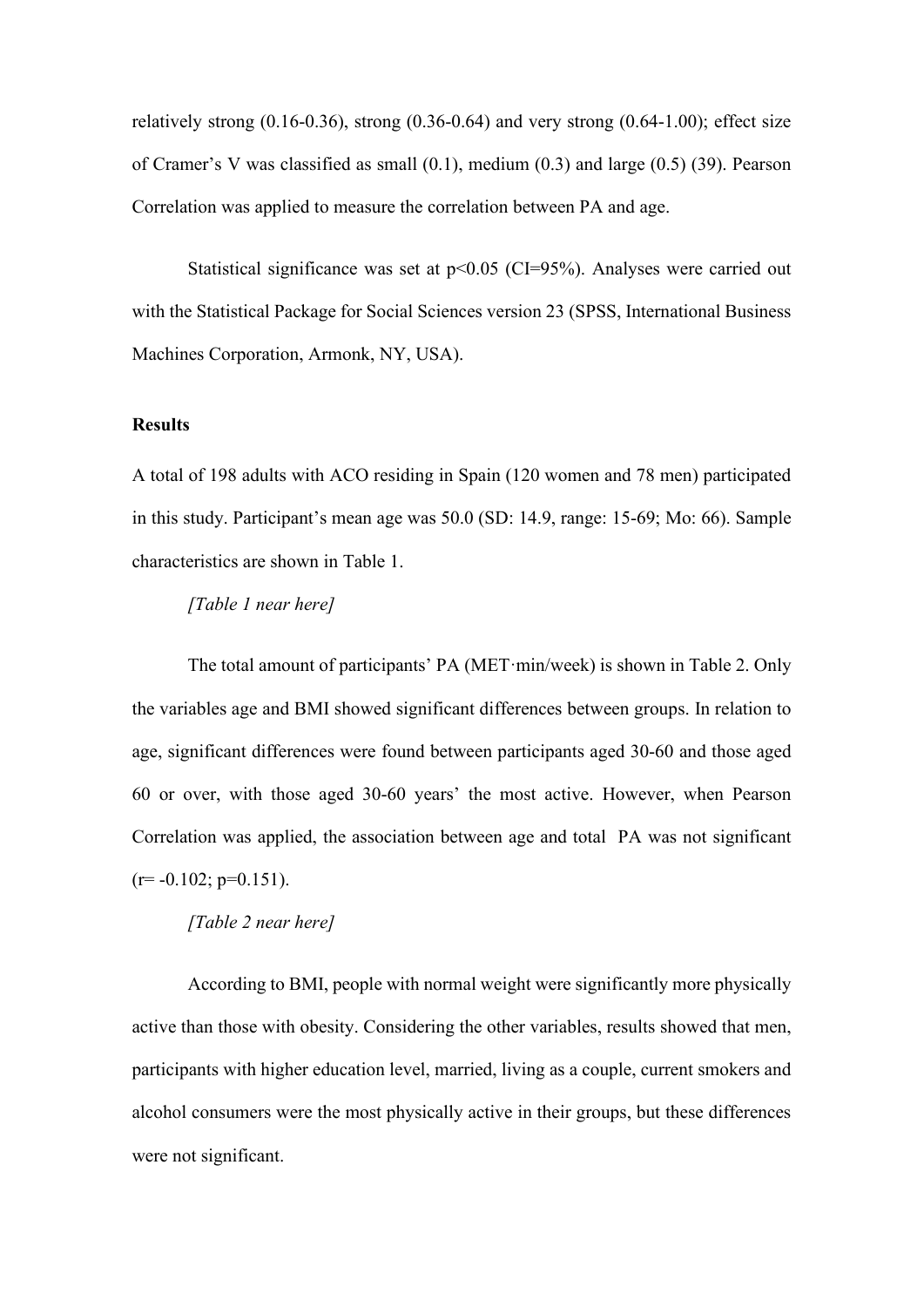Table 3 shows the frequency (percentage) of participants who engage in low, moderate and high PA levels, according to sample characteristics. A low level of PA was most frequent in women, in participants aged 60 and over, in those with level A of education, in those not married, in those who never smoke, in those who drank alcohol and in overweight and obese people. Nevertheless, these differences between subgroups were not significant and the effect size was small for all variables.

Considering the whole sample, differences in PA level categories were significant. Pairwise comparisons established these differences between those who engage in high and moderate levels of PA and between those who participate in high and low levels of PA. Moderate level was the most frequent (48.0%) and high level the least frequent (16.2%).

*[Table 3 near here]*

#### **Discussion**

The present cross-sectional study found in a large sample of Spanish people with ACO that they engaged in an average of 2038.1 MET·min/week of PA, predominantly at a moderate level. Therefore, these participants achieved the PA recommendations of the Centres for Disease Control and Prevention (40) and the World Health Organization (41), 600 MET.min/week. Nevertheless, the quantity of PA in Spanish with ACO is lower than the total amount observed in the reliability and validity study of the IPAQ, where an average of 2514 MET·min/week were found in people aged 18-65 years from 12 different countries (36). Similarly, in a large prospective cohort study among UK adults aged 40- 69 years, those with chronic respiratory diseases engaged in significantly less moderate PA than those without chronic diseases (637 min/week vs 705 min/week) (42).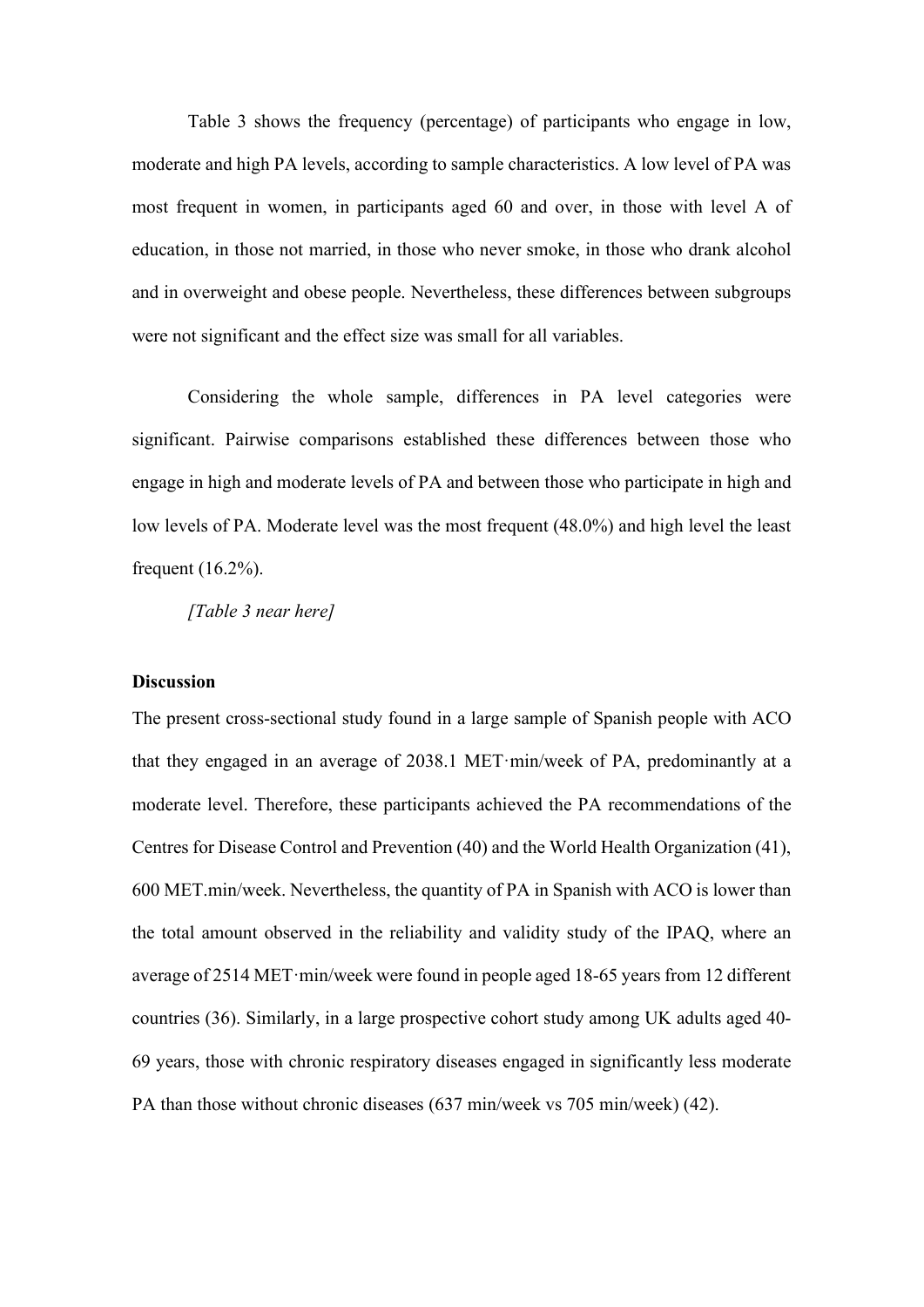Contrary to our hypothesis, when the total amount of PA of Spanish people with ACO of the present study is compared with their peers with only COPD (29), a higher level is found among those with ACO (2038.1 vs 1684.8 MET·min/week). These results concur with Xavier et al. (43), who found significantly higher levels of total daily life PA in 11 patients with ACO than in 11 patients with COPD (5428 vs 3599 steps/day). These outcomes can be explained based on the results found by Park et al. (44), which determined that patients with ACO had better quality of life, due to a reduction of required hospital admission in comparison with their peers with COPD alone. Therefore, they suggested that ACO was characterized by less severe symptoms, which explained rare severe exacerbation and the possibility of lung function recovery. Contrary, Menezes et al. (45) found that ACO was associated with higher risk for exacerbations, hospitalizations and worse perception of general health status compared with those with only COPD. These findings could explain the results found in Miravitlles et al., where Spanish adults with both asthma and COPD (n=67) exhibited significantly reduced PA than their peers with COPD alone (n=318) (12). Another study carried out in Canadian adults ( $n=68578$ ) also showed that adults with ACO ( $n=1569$ ) had a reduced PA level than those with only COPD (n=3118) (22). However, these studies only included participants over 40 years, then, comparisons should be taken carefully.

Nevertheless, in both Spanish with COPD (29) and Spanish with ACO (present analyses), the percentages of participants who engaged in a moderate level of PA were very similar (47.5% vs. 48.0%). However, the percentage of people with ACO who participated in low levels of PA was slightly higher than in those with only COPD (37.9% vs. 35.9%).

In contrast, when comparing PA levels in Spanish people with ACO with those with only asthma, ACO patients of the present study exhibited a lower weekly amount of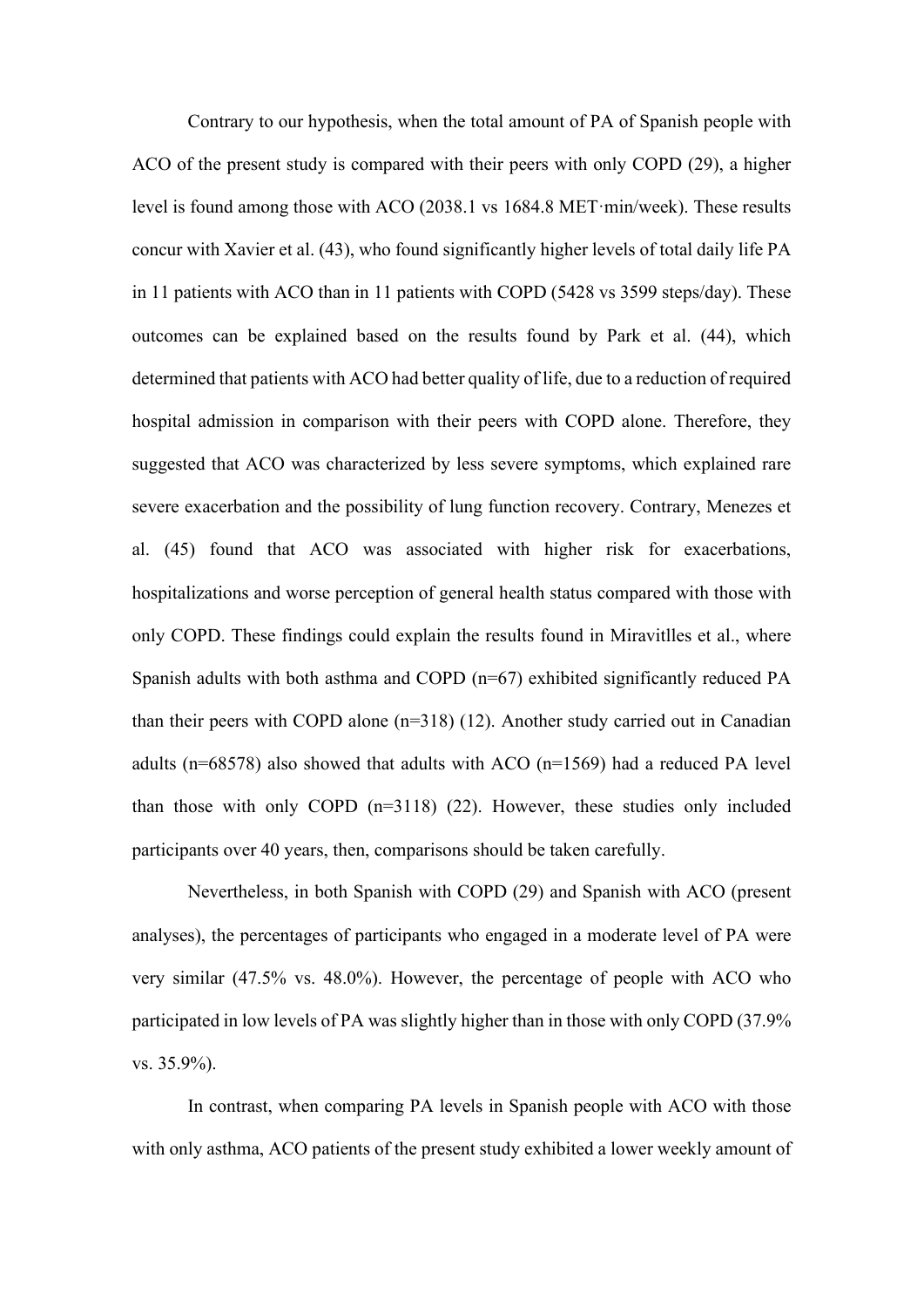PA (30) (2038.1 vs 2228.9 MET·min/week). These results verified our previous hypothesis. Moreover, the percentage of asthma patients engaging in low levels of PA was lower (35.9% in ACO vs 31.6% in asthmatics).

To the authors' knowledge, this is the first study that establishes the levels of PA in adults with ACO analysing the differences according to sex, age, marital status, cohabiting, education level, BMI, smoking habits and alcohol consumption. The findings of the present study reveal significant differences in the total amount of PA only between age groups and BMI groups. Those aged 60 or over and those obese were physically less active than their younger and normal weight peers, which verified the initial hypothesis. However, contrary to our hypothesis, no significant differences were found according to sex, tobacco and alcohol consumption. Comparing with other studies analysing only COPD or only asthma, some differences were found. Other studies among Spanish with only COPD (29,46) or only asthma (30), showed that women with COPD or asthma were less active than men. The present study found also found a low level of PA in women, but this difference was not significant. There is no existing literature about why women with only COPD or only asthma practise less PA than men, or why these differences were not significant in ACO patients. However, regarding other diseases, for example diabetes, the barriers to practise PA were lack of time, lack of knowledge and health limitations; importantly, health limitations was identified as the most important barrier in women but not in men (47). Another study focusing on barriers to PA in people with diabetes residing in Spain reported that the barrier of having too much work was significantly more important in women than in men (48).

In relation to age, ACO patients aged 30-60 years were physically more active than those older than 60. Indeed, a recent study which analysed influence of age on level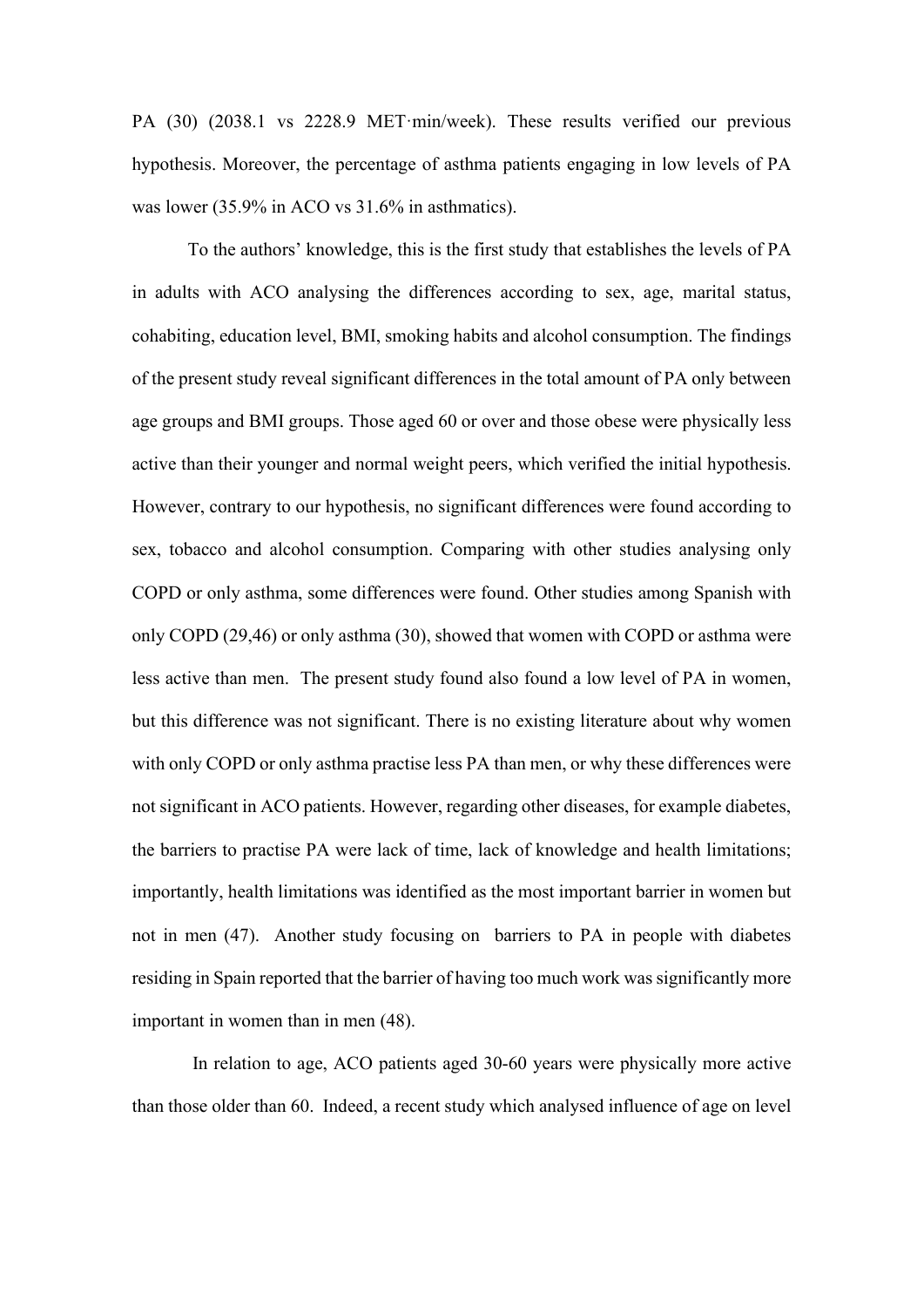of PA in Brazilian adults (n=808), concludes that PA level declines with advancing age (49).

Regarding BMI, the present study shows that normal weight participants were significantly more active (3014.7 MET·min/week) than obese participants (1127.1 MET·min/week). This concurs with the results found in other studies among adults with only COPD (29,50) and only asthma (30,51). Therefore, it is necessary to consider BMI when analysing PA level in ACO patients due to the fact that a higher BMI is normally related with other chronic diseases like cardiovascular diseases, diabetes or cancer, and the presence of these comorbidities could be one of the reasons of lower PA levels.

A recent study that compared the effects of a high-intensity exercise training on subjects with COPD and ACO determined that the benefits were similar in both groups, indicating improvements after the 12-week high-intensity training program on exercise capacity assessed by the 6 minute walk test (COPD: 43m; ACO: 52m), peripheral muscle strength (quadriceps femoris improvements: 4kg (COPD), 3kg (ACO); biceps and triceps brachialis improvements: 3kg (ACO), 4kg (COPD)), inspiratory muscle strength (COPD: 7cmH2O; ACO: 9cmH2O), functional status (COPD: -3 points; ACO: -4 points) and quality of life (-4.3 points; ACO: -12 points) (52). However, it is important to specify that those with acute exacerbations in the last month were excluded and diagnosis of ACO was adapted from Sin et al. (53), which is different from the present study.

The main strengths of this study are the use of an international and validated questionnaire to evaluate PA level and the use of a representative sample of Spanish population. The Spanish National Health Survey selected a sample of approximately 37,500 dwellings distributed in 2,500 census sections. Thus, estimates with good reliability at national level were guaranteed. However, findings from this study should be considered in light of its limitations. IPAQ is a reference instrument in measuring a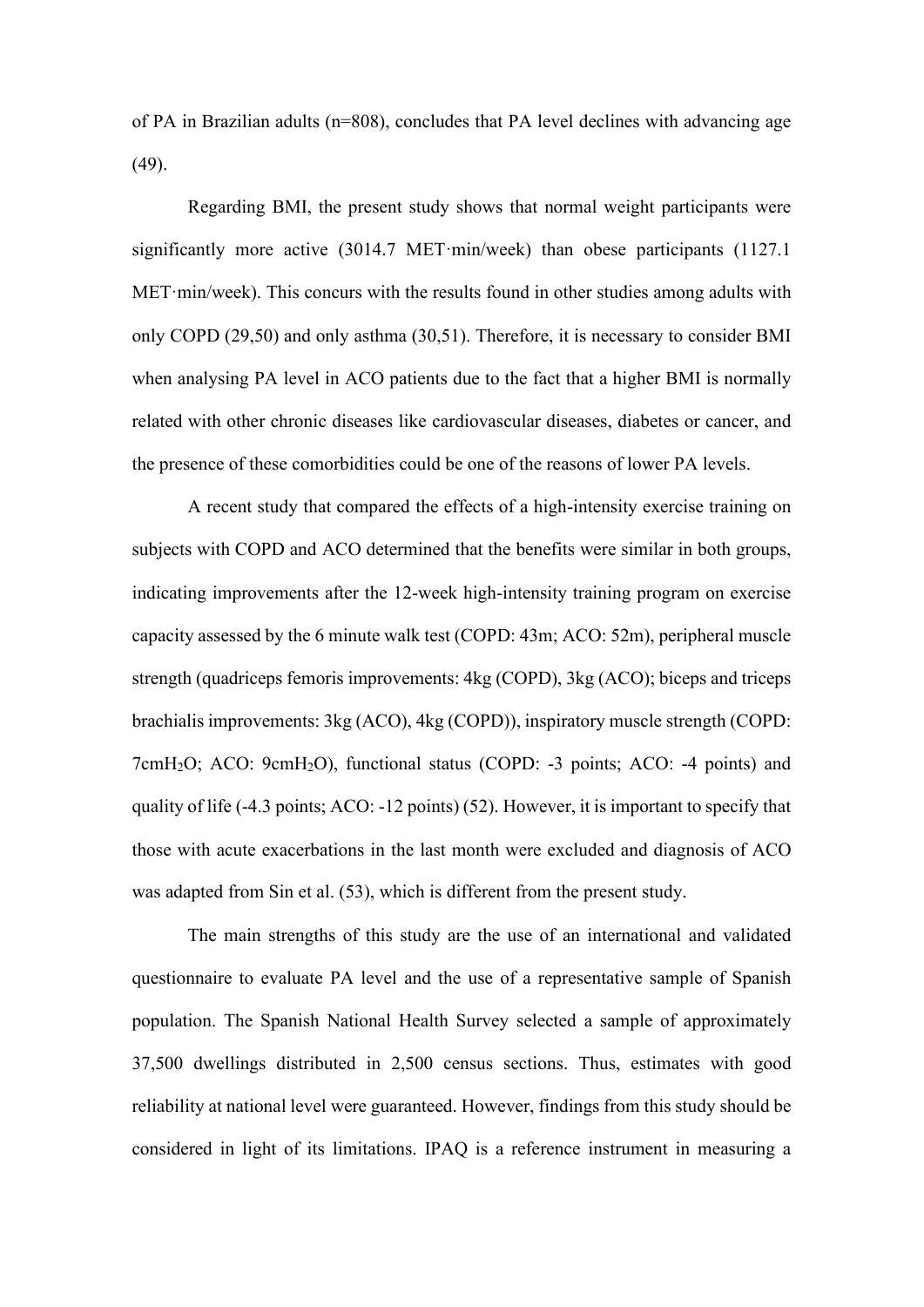population's PA level, but it is self-reported and people could over or under estimate their PA level. Another potential limitation is the self-reported diagnosis of ACO. We had no access to participant's medical history, we only had the confirmation of the participants of having been diagnosed with asthma and COPD by a physician. Furthermore, as it was a cross-sectional study and not a randomized controlled trial, the association can be demonstrated, but not the causality. In future research, it is recommendable to use accelerometers in order to objectively measure PA and to take into account the unified criteria for the diagnosis of ACO between the Spanish COPD Guidelines and the Spanish Guidelines on the Management of Asthma (54).

## **Conclusion**

On average, Spanish people with ACO have a moderate PA level but, it is important to note that more than three out of ten Spanish people with ACO do not achieve PA recommendations. Therefore, it is recommendable to implement programs to raise awareness of the importance and benefits of PA among those with ACO residing in Spain. These programs should focus on older adults and those who are obese.

# **Declaration of interest**

The authors report no conflict of interest.

#### **References**

1. Forum of International Respiratory Societies. The Global Impact of Respiratory Disease. 2<sup>nd</sup> ed. Sheffield (UK): European Respiratory Society; 2017.

2. Global Initiative for Asthma. Global strategy for asthma management and prevention updated 2020 [Internet]. 2020 [accessed 2020 May 28]. www.ginasthma.org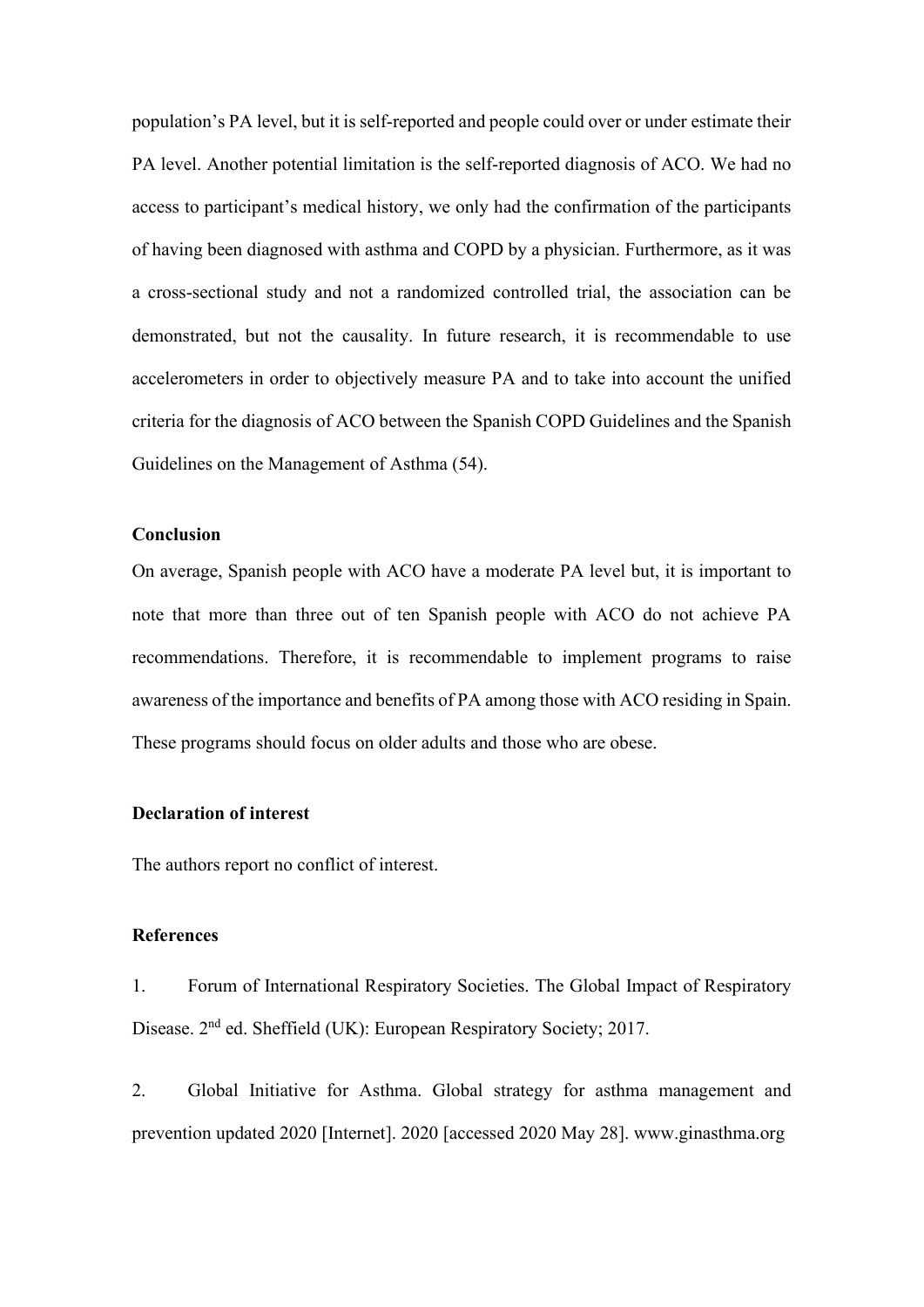3. Global Initiative for Chronic Obstructive Lung Disease. Global Strategy for the Diagnosis, Management, and Prevention of Chronic Obstructive Pulmonary Disease. 2020 [accessed 2020 May 27]. www.goldcopd.org

4. Institute for Health Metrics and Evaluation. Global Health Data Exchange (GHDx). [accessed 2020 Dec 8].<http://ghdx.healthdata.org/gbd-results-tool>

5. GBD 2015 Chronic Respiratory Disease Collaborators. Global, regional, and national deaths, prevalence, disability-adjusted life years, and years lived with disability for chronic obstructive pulmonary disease and asthma, 1990-2015: a systematic analysis for the Global Burden of Disease Study 2015. Lancet Respir Med. 2017; 5(9): 691-706. doi: 10.1016/S2213-2600(17)30293-X

6. Halbert RJ, Natoli, JL, Gano A., Badamgarav E., Buist AS, Mannino DM. Global burden of COPD: systematic review and meta-analysis. Eur Respir J. 2006; 28: 523-532. doi: 10.1183/09031936.06.00124605

7. Alshabanat A, Zafari Z, Albanyan O, Dairi M, FitzGerald JM. Asthma and COPD overlap syndrome (ACOS): A systematic review and meta analysis. PLoS One. 2015;10(9):e0136065. doi: 10.1371/journal.pone.0136065

8. Tommola M, Ilmarinen P, Tuomisto LE, Lehtimäki L, Haanpää J, Niemelä O, Kankaanranta H. Differences between asthma - COPD overlap syndrome and adult-onset asthma. Eur Respir J. 2017;49(5):1602383. doi: 10.1183/13993003.02383-2016

9. de Marco R, Pesce G, Marcon A, Accordini S, Antonicelli L, Bugiani M, et al. The Coexistence of Asthma and Chronic Obstructive Pulmonary Disease (COPD): Prevalence and Risk Factors in Young, Middle-aged and Elderly People from the General Population. PLoS One. 2013;8(5): e62985. doi: 10.1371/journal.pone.0062985. Cited in: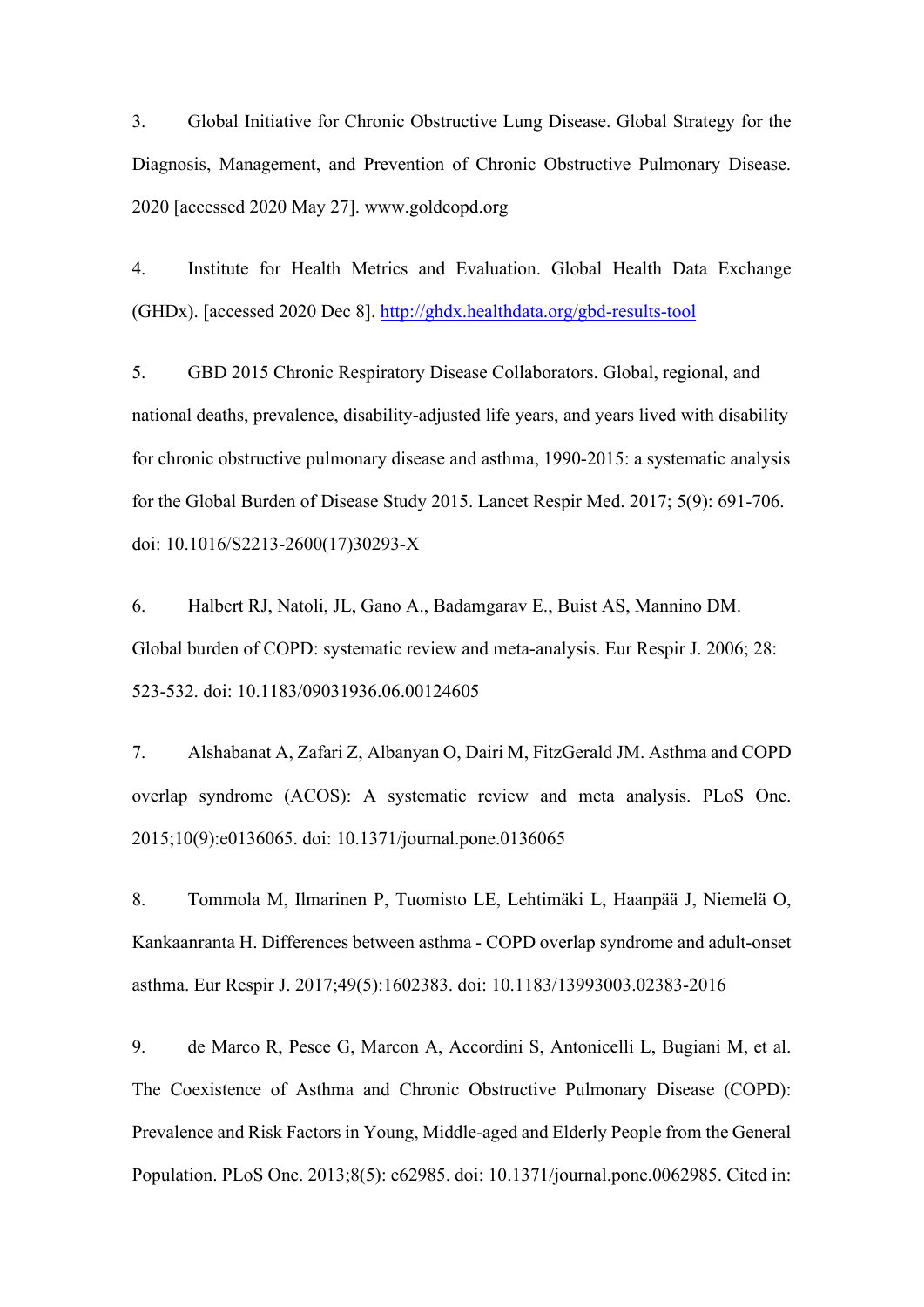PMID: 23675448.

10. Pleasants RA, Ohar JA, Croft JB, Liu Y, Kraft M, Mannino DM, Donohue JF, Herrick HL. Chronic obstructive pulmonary disease and asthma-patient characteristics and health impairment. COPD J Chronic Obstr Pulm Dis. 2014;11(3):256–266. doi: 10.3109/15412555.2013.840571

11. Gibson PG, McDonald VM. Asthma-COPD overlap 2015: Now we are six. Thorax. 2015; 70(7): 683–691. doi: 10.1136/thoraxjnl-2014-206740

12. Miravitlles M, Soriano JB, Ancochea J, Muñoz L, Duran-Tauleria E, Sánchez G, Sobradillo S, García-Río F. Characterisation of the overlap COPD-asthma phenotype. Focus on physical activity and health status. Respir Med. 2013;107(7):1053–1060. doi: 10.1016/j.rmed.2013.03.007.

13. Menezes AMB, De Oca MM, Pérez-Padilla R, Nadeau G, Wehrmeister FC, Lopez-Varela MV, Muiño A, Jardim JRB, Valdivia G, Tálamo C, Platino team. Increased risk of exacerbation and hospitalization in subjects with an overlap phenotype : COPD-Asthma. Chest. 2014;145(2):297–304. doi: 10.1378/chest.13-0622. Cited in: PMID: 24114498.

14. Hardin M, Cho M, McDonald ML, Beaty T, Ramsdell J, Bhatt S, van Beek EJR, Make BJ, Crapo JD, Silverman EK, et al. The clinical and genetic features of COPDasthma overlap syndrome. Eur Respir J. 2014;44(2):341–350. doi: 10.1183/09031936.00216013

15. Haskell WL, Lee I-M, Pate RR, Powell KE, Blair SN, Franklin BA, Macera CA, Heath GW, Thompson PD, Bauman A, et al. Physical Activity and Public Health: Updated Recommendation for Adults From the American College of Sports Medicine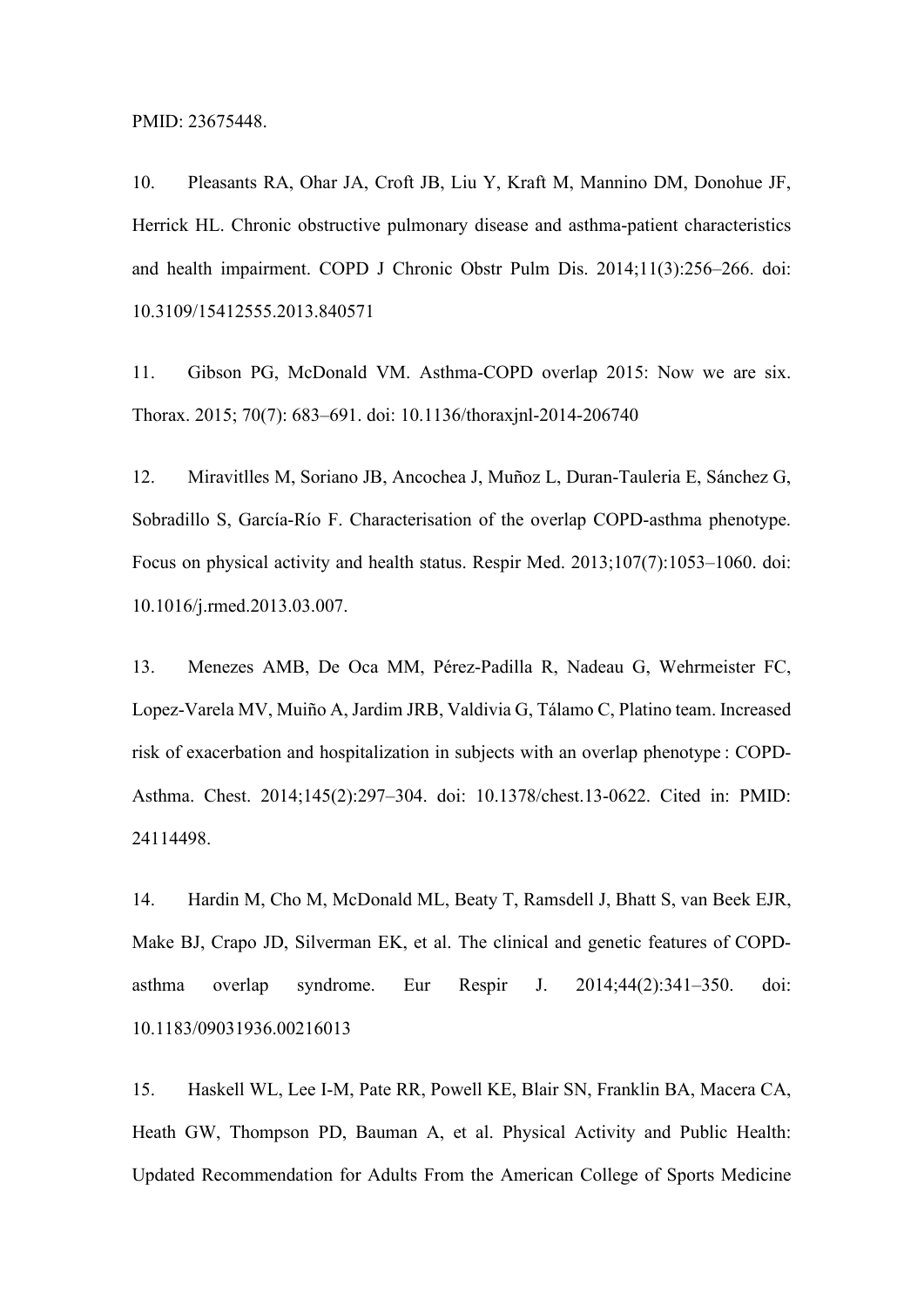and the American Heart Association. Circulation. 2007;116(9):1081–1093. doi: 10.1161/CIRCULATIONAHA.107.185649. Cited in: PMID: 17671237.

16. Warburton DER, Nicol CW, Bredin SSD. Health benefits of physical activity: the evidence. CMAJ. 2006;174(6):801–809. doi: 10.1503/cmaj.051351. Cited in: PMID: 16534088.

17. Marques A, Peralta M, Sarmento H, Martins J, Gonzalez-Valeiro M. Associations between vigorous physical activity and chronic diseases in older adults: a study in 13 European countries. Eur J Public Health. 2018;28(5):950–955. doi: 10.1093/eurpub/cky086

18. Sobradillo V, Miravitlles M, Jiménez CA, Gabriel R, Viejo JL, Masa JF, et al. Estudio IBERPOC en España: prevalencia de síntomas respiratorios habituales y de limitación crónica al flujo aéreo. Arch Bronconeumol. 1999;35(4):159–166. Doi: 10.1016/S0300-2896(15)30272-6

19. Dogra S, Kuk JL, Baker J, Jamnik V. Exercise is associated with improved asthma control in adults. Eur Respir J. 2011;37(2):318–323. doi: 10.1183/09031936.00182209. Cited in: PMID: 20530042.

20. Cebollero P, Antón M, Hernández M, Hueto J. Walking Program for Copd Patients: Clinical Impact After Two Years of Follow-up. Arch Bronconeumol. 2018;54(8):439–440. doi:10.1016/j.arbres.2017.11.002. Cited in: PMID: 29248261.

21. Garcia-Aymerich J, Farrero E, Félez MA, Izquierdo J, Marrades RM, Antó JM. Risk factors of readmission to hospital for a COPD exacerbation: a prospective study. Thorax. 2003; 58 (2):100-105. doi: 10.1136/thorax.58.2.100. Cited in: PMID: 12554887.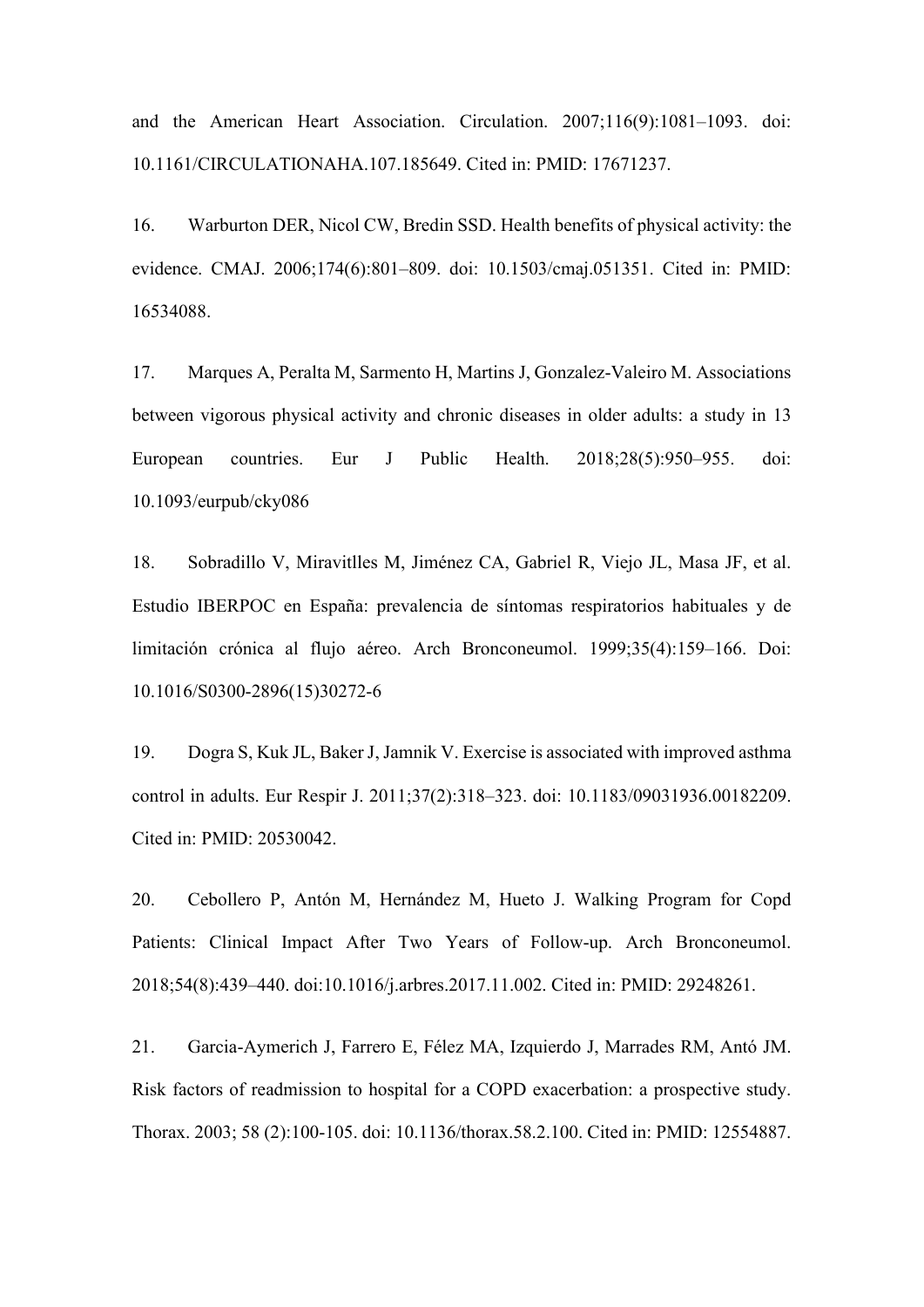22. Jagroop D, Dogra S. Physical activity among Canadian adults with obstructive respiratory diseases. Appl. Physiol. Nutr. Metab. 2018; 43: 1075–1082. doi:10.1139/apnm-2017-0865

23. STROBE Group. STROBE Statement. Bern (CH): Institute of Social and Preventive Medicine - University of Bern; 2009 [accessed 2020 May 14]. <https://www.strobe-statement.org/>

24. Instituto Nacional de Estadística. Encuesta nacional de salud. [accessed 2020 May 25].https://www.ine.es/dyngs/INEbase/es/operacion.htm?c=Estadistica\_C&cid=125473 6176783&menu=resultados&idp=1254735573175#!tabs-1254736195650

25. Ministerio de Sanidad Servicios Sociales e Igualdad, Instituto Nacional de Estadística. Encuesta Nacional de Salud 2017 Metodología. 2017 [accessed 2020 May 15].<https://www.ine.es/metodologia/t15/t153041917.pdf>

26. Martin LM, Leff M, Calonge N, Garrett C, Nelson DE. Validation of selfreported chronic conditions and health services in a managed care population. Am J Prev Med. 2000; 18(3): 215-218. doi: 10.1016/S0749-3797(99)00158-0.

27. Torèn K, Brisman J, Jävholm B. Asthma and asthma-like symptoms in adults assessed by questionnaires: a literature review. Chest 1993; 104(2): 600-608. Doi: 10.1378/chest.104.2.600.

28. Barr RG, Herbstman J, Speizer FE, Camargo CA. Validation of self-reported chronic obstructive pulmonary disease in a cohort study of nurses. Am J Epidemiol. 2002; 155(10): 965-971. doi: 10.1093/aje/155.10.965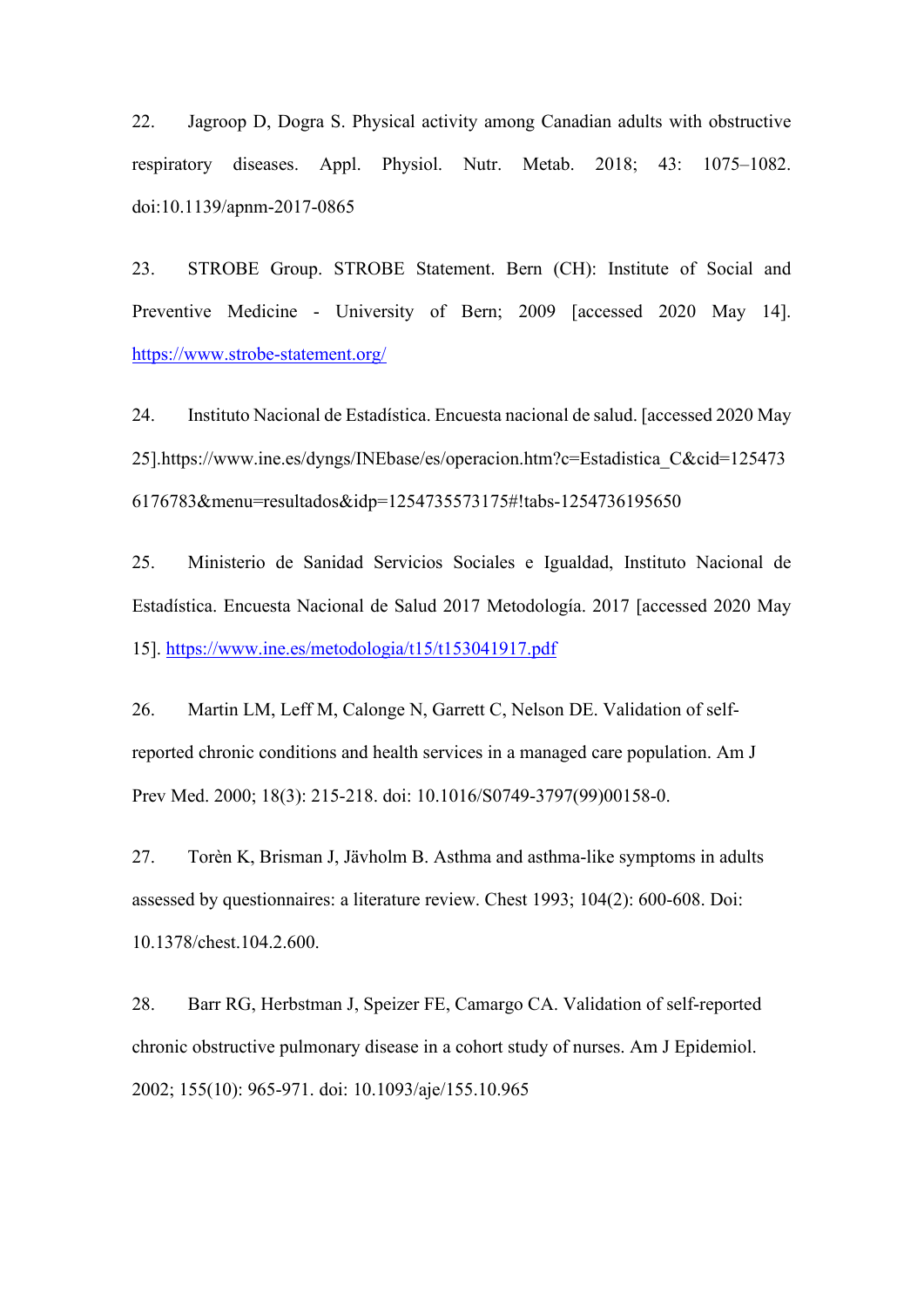29. Sánchez Castillo S, Smith L, Díaz Suárez A, López Sánchez GF. Physical Activity Behaviour in People with COPD Residing in Spain: A Cross-Sectional Analysis. Lung. 2019; 197(6):769-775. doi: 10.1007/s00408-019-00287-4. Cited in: PMID: 31686208

30. Sánchez Castillo S, Smith L, Díaz Suárez A, López Sánchez GF. Levels of Physical Activity in Spanish Asthmatics: A Cross-Sectional Study. Medicina. 2020; 56(12), 643. doi:10.3390/medicina56120643

31. Jacob L, López-Sánchez GF, Oh H, Shin J, Grabovac I, Soysal P, Illie PC, Veronese N, Kiyonagi A, Smith L. Association of multimorbidity with higher levels of urinary incontinence: a cross-sectional study of 23 089 individuals aged  $\geq$ 15 years residing in Spain. Br J Gen Pract. 2020. doi: 10.3399/bjgp20X713921

32. Malambo P, Kengne AP, Lambert EV, De Villiers A, Puoane T. Prevalence and socio-demographic correlates of physical activity levels among South African adults in Cape Town and Mount Frere communities in 2008-2009. Arch Public Heal. 2016 Dec 29;74:54. doi: 10.1186/s13690-016-0167-3. Citen in: PMID: 28042473.

33. Salvo D, Torres C, Villa U, Rivera JA, Sarmiento OL, Reis RS, Pratt M. Accelerometer-based physical activity levels among Mexican adults and their relation with sociodemographic characteristics and BMI: A cross-sectional study. Int J Behav Nutr Phys Act. 2015;12(79). doi:10.1186/s12966-015-0243-z

34. IPAQ Group. International Physical Activity Questionnaire. 2005 [accessed 2020 May 11]. https://sites.google.com/site/theipaq/

35. IPAQ Group. Guidelines for Data Processing and Analysis of the International Physical Activity Questionnaire (IPAQ). 2005 [accessed 2020 May 15].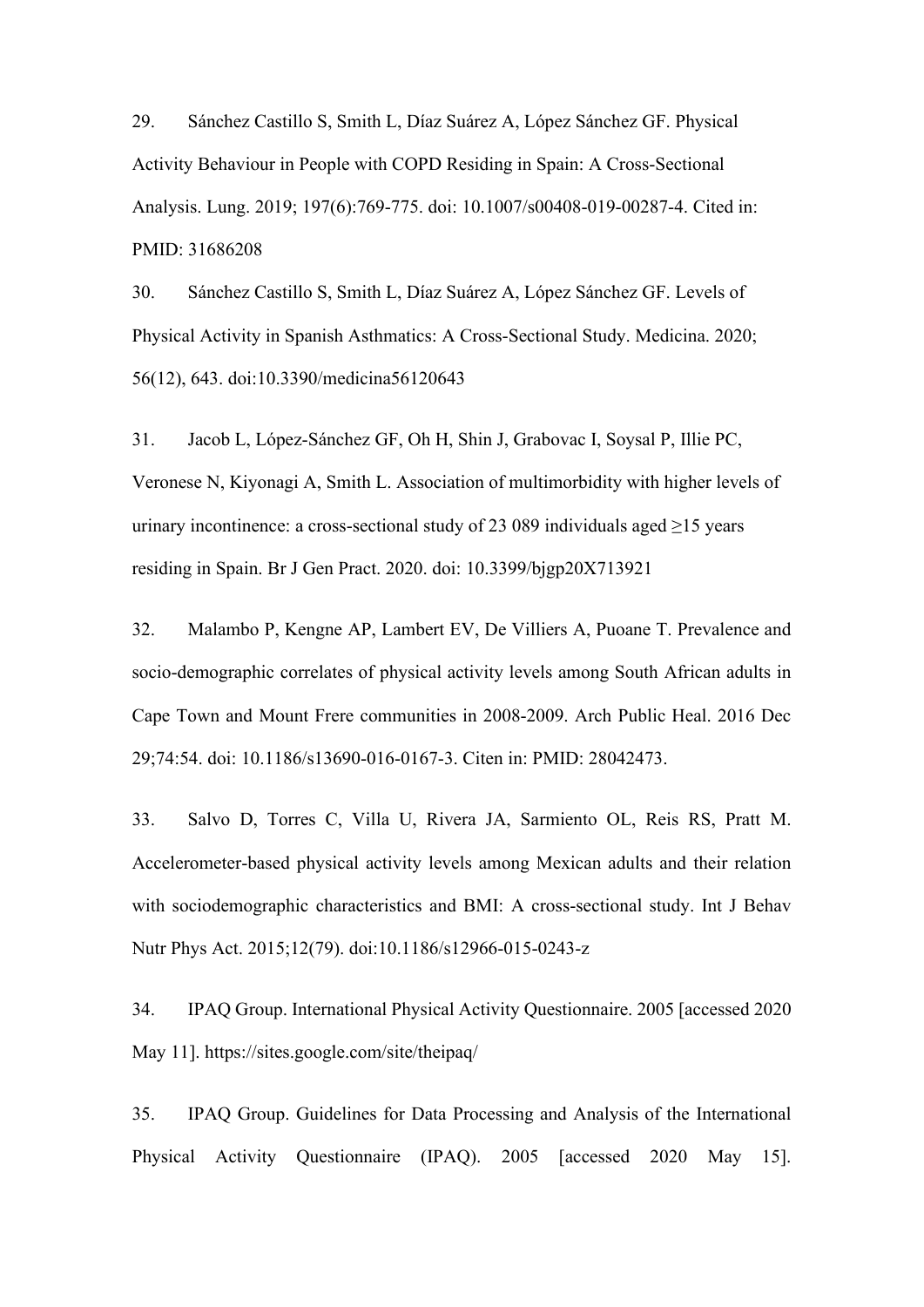https://sites.google.com/site/theipaq/scoring-protocol

36. Craig CL, Marshall AL, Sjöström M, Sjöstro S, Sjöström S, Bauman AE, Booth ML, Ainsworth BE, Pratt M, Ekelund U, et al. International Physical Activity Questionnaire: 12-Country Reliability and Validity. Med Sci Sport Exerc. 2003;35(8):1381–1395. doi: 10.1249/01.MSS.0000078924.61453.FB. Cited in: PMID: 12900694.

37. Instituto Nacional de Estadística. Clasificación Nacional de Educación 2014 (CNED-2014). Introducción y aspectos generales. 2016 Jun 23 [accessed 2020 May 2]. https://www.ine.es/daco/daco42/clasificaciones/cned14/CNED2014\_capitulo0.pdf

38. Soriano JB, Ancochea J, Miravitlles M, García-Río F, Duran-Tauleria E, Muñoz L, Jiménez-Ruiz CA, Masa JF, Viejo JL, Villasante C, et al. Recent trends in COPD prevalence in Spain: A repeated cross-sectional survey 1997-2007. Eur Respir J. 2010;36(4):758–765. doi: 10.1183/09031936.00138409. Cited in: PMID: 19996189.

39. Cohen J. Statistical Power Analysis for the Behavioral Sciences. 2nd ed. New York (NY): Lawrence Erlbaum associates; 1988.

40. U.S. Department of Health and Human Services.Physical Activity Guidelines for Americans. 2nd ed. Washington (DC): U.S. Department of Health and Human Services; 2018

41. Bull FC, Al-Ansari SS, Biddle S, Borodulin K, Buman MP, Cardon G, Carty C, Chaput JP, Chastin S, Chou R, et al. World Health Organization 2020 guidelines on physical activity and sedentary behaviour. Br J Sports Med. 2020; 54(24):1451-1462. doi: 10.1136/bjsports-2020-102955.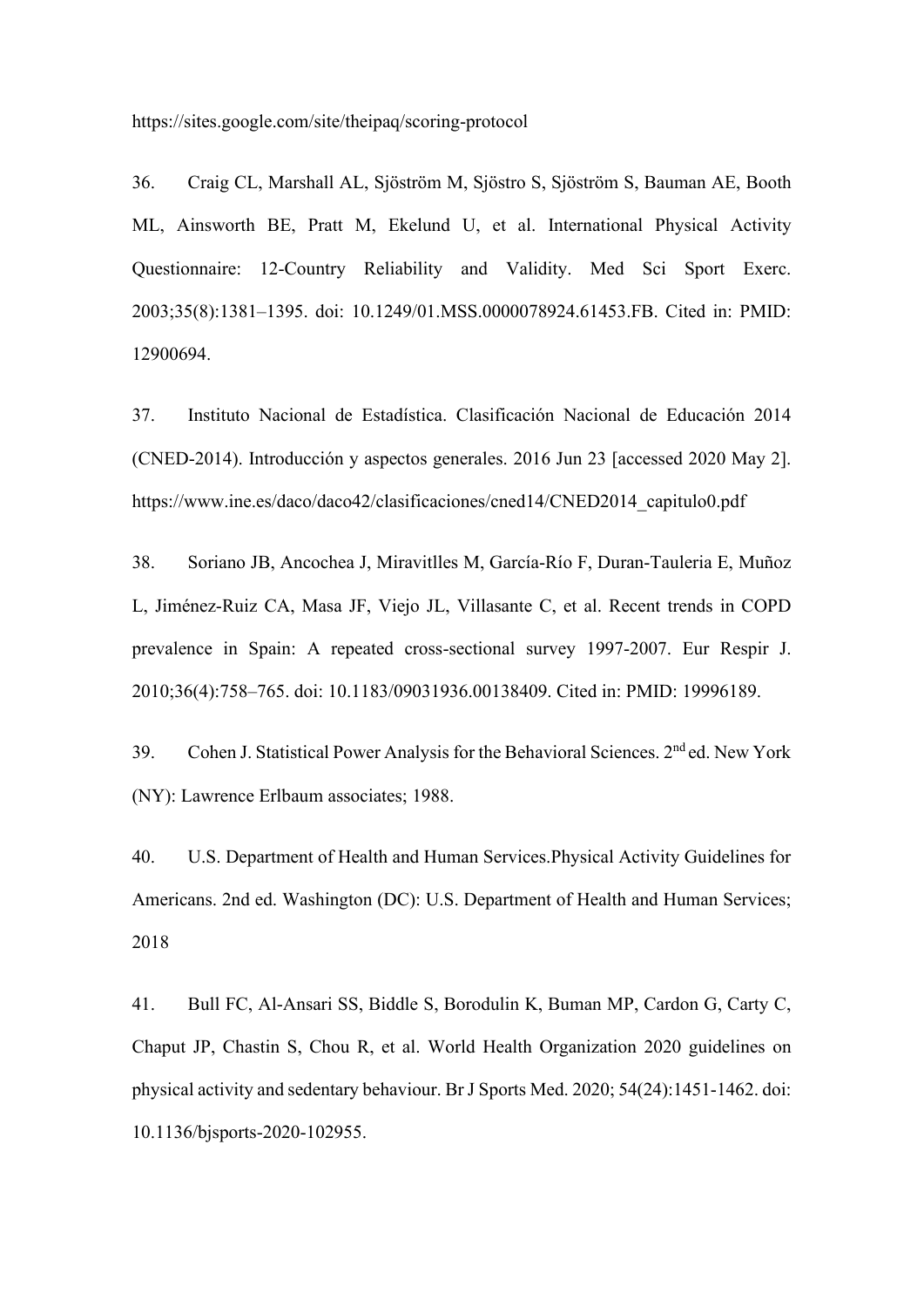42. Barker J, Smith Byrne K, Doherty A, Foster C, Rahimi K, Ramakrishnan R, Woodward M, Dwyer T. Physical activity of UK adults with chronic disease: Crosssectional analysis of accelerometer-measured physical activity in 96 706 UK Biobank participants. Int J Epidemiol. 2019; 48(4):1167–1174. doi: 10.1093/ije/dyy294. Cited in: PMID: 30721947.

43. Xavier R, Pereira ACAC, Lopes AC, Ramos EMC, Mancini MC, Cukier A, Fernandes-Carvalho CR. Comparison of daily life physical activity in patients with COPD and asthma COPD overlap syndrome. Eur Respir J. 2016; 48: PA1892. doi: 10.1183/13993003.congress-2016.PA1892.

44. Park HJ, Byun MK, Kim HJ, Ahn CM, Lee JH, Shin KC, Uh ST, Ra SW, Yoo KH, Jung KS. Asthma- COPD overlap shows favorable clinical outcomes compared to pure COPD in a Korean COPD cohort. Allergy Asthma Immunol Res. 2017;9(5):431– 437. doi: 10.4168/aair.2017.9.5.431. Cited in: PMID: 28677357

45. Menezes AMB, De Oca MM, Pérez-Padilla R, Nadeau G, Wehrmeister FC, Lopez-Varela MV, Muiño A, Jardim JRB, Valdivia G, Tálamo C, et al. Increased risk of exacerbation and hospitalization in subjects with an overlap phenotype: COPD-Asthma. Chest. 2014;145(2):297–304. doi: 10.1378/chest.13-0622. Cited in: PMID: 24114498.

46. Park SK, Richardson CR, Holleman RG, Larson JL. Physical activity in people with COPD, using the National Health and Nutrition Evaluation Survey dataset (2003- 2006). Hear Lung J Acute Crit Care. 2013;42(4):235–240. doi: 10.1016/j.hrtlng.2013.04.005. Cited in: PMID: 23726356.

47. López-Sánchez GF, Smith L, Raman R, Jaysankar D, Singh S, Sapkota R, Díaz-Suárez A, Pardhan S. Physical activity behaviour in people with diabetes residing in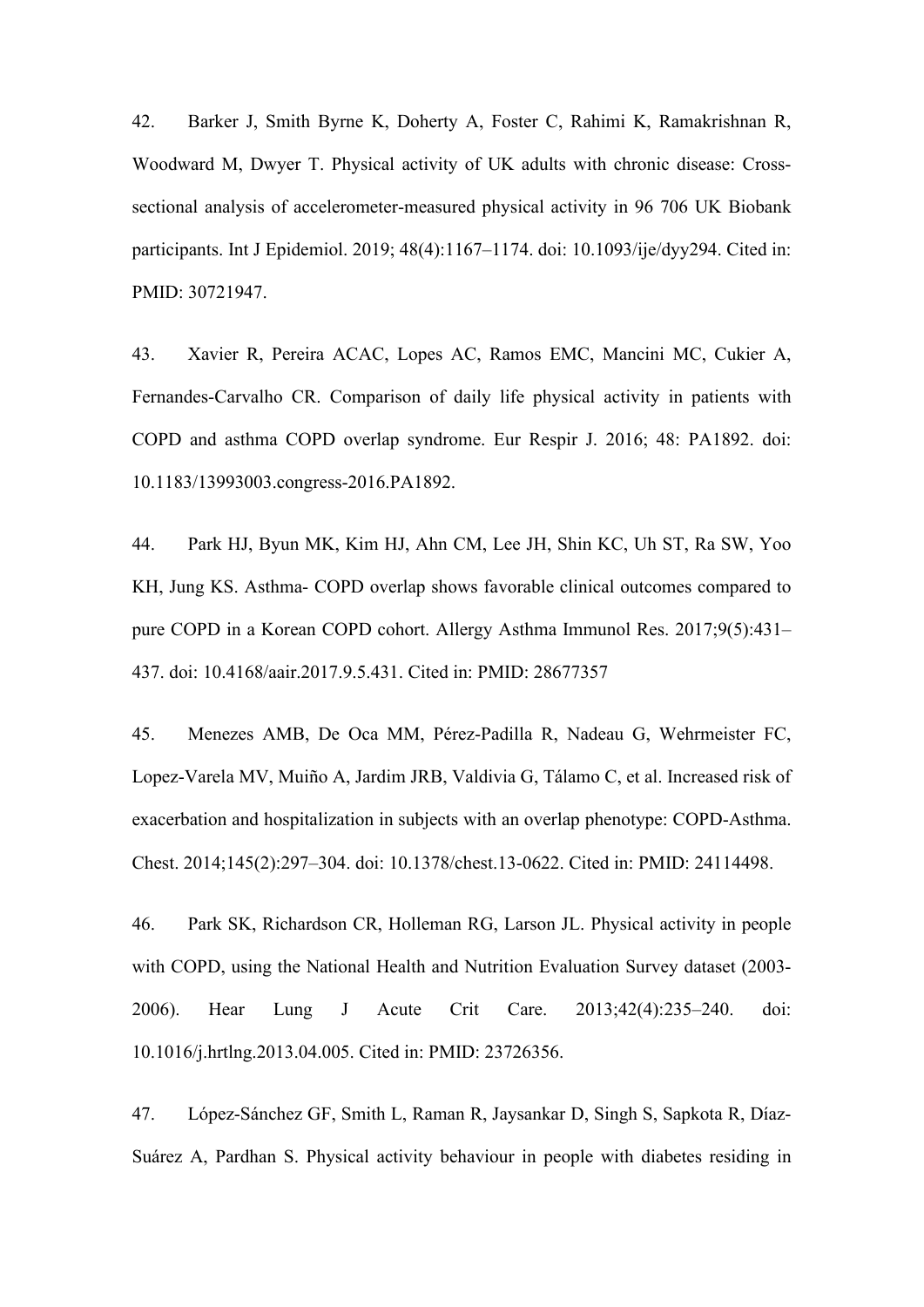India: A cross-sectional analysis. Sci Sports. 2019; 34(1):e59–e66. doi: 10.1016/j.scispo.2018.08.005

48. López JN, González-Carcelén CM, López-Sánchez GF. Barriers to physical activity in people with diabetes residing in Spain. Atena Journal of Public Health. 2020;2  $(3):1-20.$ 

49. Martins TCR, de Pinho L, Brito MFSF, Pena GDG, Silva RRV, Guimarães ALS, Silveira MF, Rodrigues JF. Influence of socioeconomic status, age, body fat, and depressive symptoms on evel of physical activity in adults: A path analysis. Cienc e Saude Coletiva. 2020;25(10):3847–3856. doi:10.1590/1413-812320202510.24742018

50. Mesquita R, Spina G, Pitta F, Donaire-Gonzalez D, Deering BM, Patel MS, Mitchell KE, Alison J, van Gestel AJr, Zogg S, et al. Physical activity patterns and clusters in 1001 patients with COPD. Chron Respir Dis. 2017;14(3):256–269. doi: 10.1177/1479972316687207. Citen in: PMID: 28774199.

51. Conroy MB, Rockette-Wagner BJ, Wisnivesky J, Holguin F, Chen S, Federmann E, et al. Physical Activity Patterns Vary by BMI and Asthma Control in Patients with Asthma. Med Sci Sport Exerc. 2019 Jun;51(Supplement):125–126.

52. Rodrigues A, de Oliveira JM, Furlanetto KC, Machado FVC, Belo LF, Schneider LP, Morita AA, Andrelo AC, Fonseca J, Lopes-Brito I, et al. Are the Effects of High-Intensity Exercise Training Different in Patients with COPD Versus COPD+Asthma Overlap? Lung. 2020; 198(1):135–141. doi:10.1007/s00408-019-00311-7. Cited in: PMID: 31873783.

53. Sin DD, Miravitlles M, Mannino DM, Soriano JB, Price D, Celli BR, Leung JM, Nakano Y, Park HY, Wark PA, et al. What is asthma-COPD overlap syndrome? Towards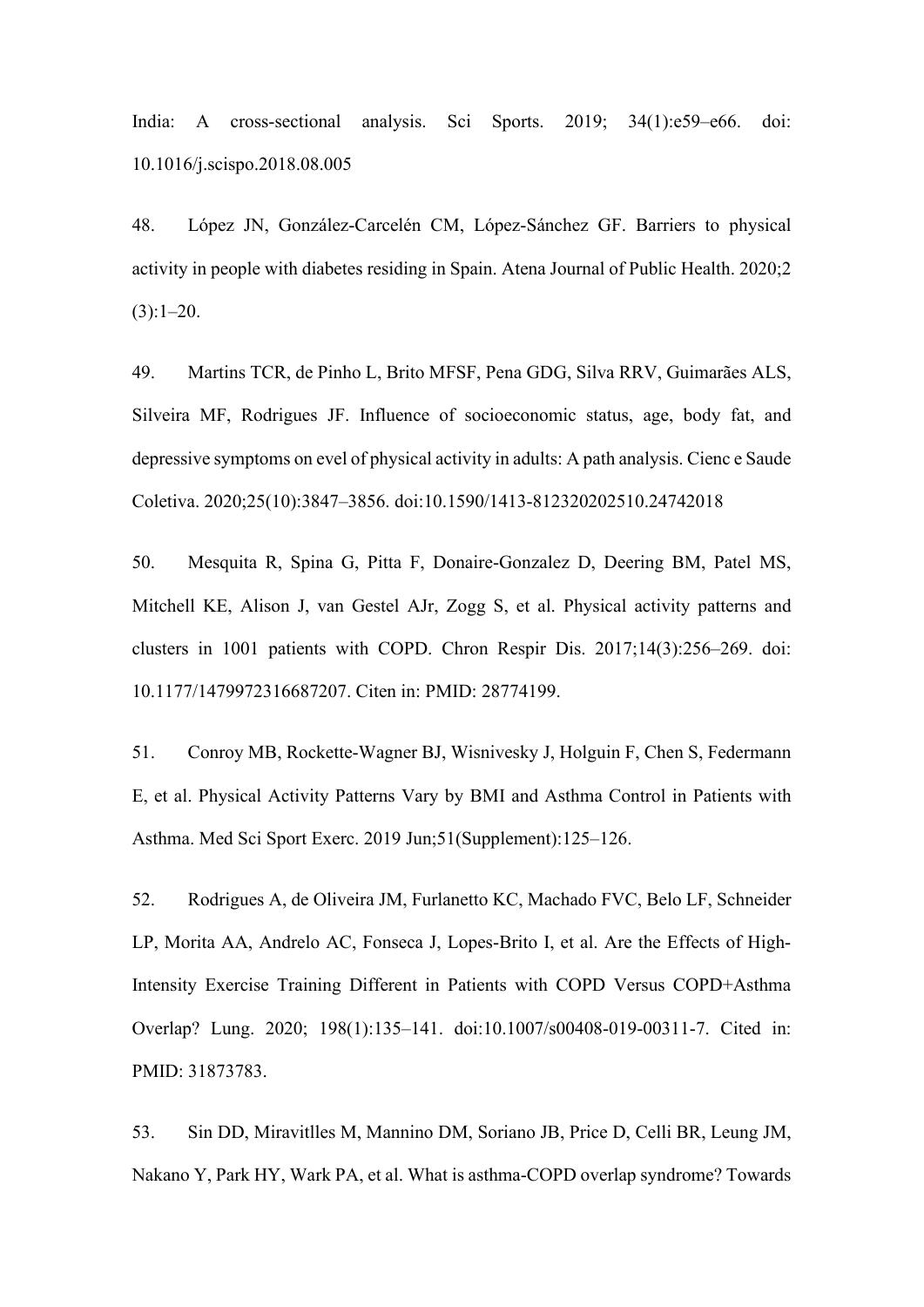a consensus definition from a round table discussion. Eur Respir J. 2016; 48(3):664–673. doi: 10.1183/13993003.00436-2016. Cited in: PMID: 27338195.

54. Plaza V, Álvarez F, Calle M, Casanova C, Cosío BG, López-Viña A, et al. Consensus on the Asthma-COPD Overlap (ACO) Between the Spanish COPD Guidelines (GesEPOC) and the Spanish Guidelines on the Management of Asthma (GEMA). Arch Bronconeumol. 2017;53(8):443–449. doi: 10.1016/j.arbr.2017.06.001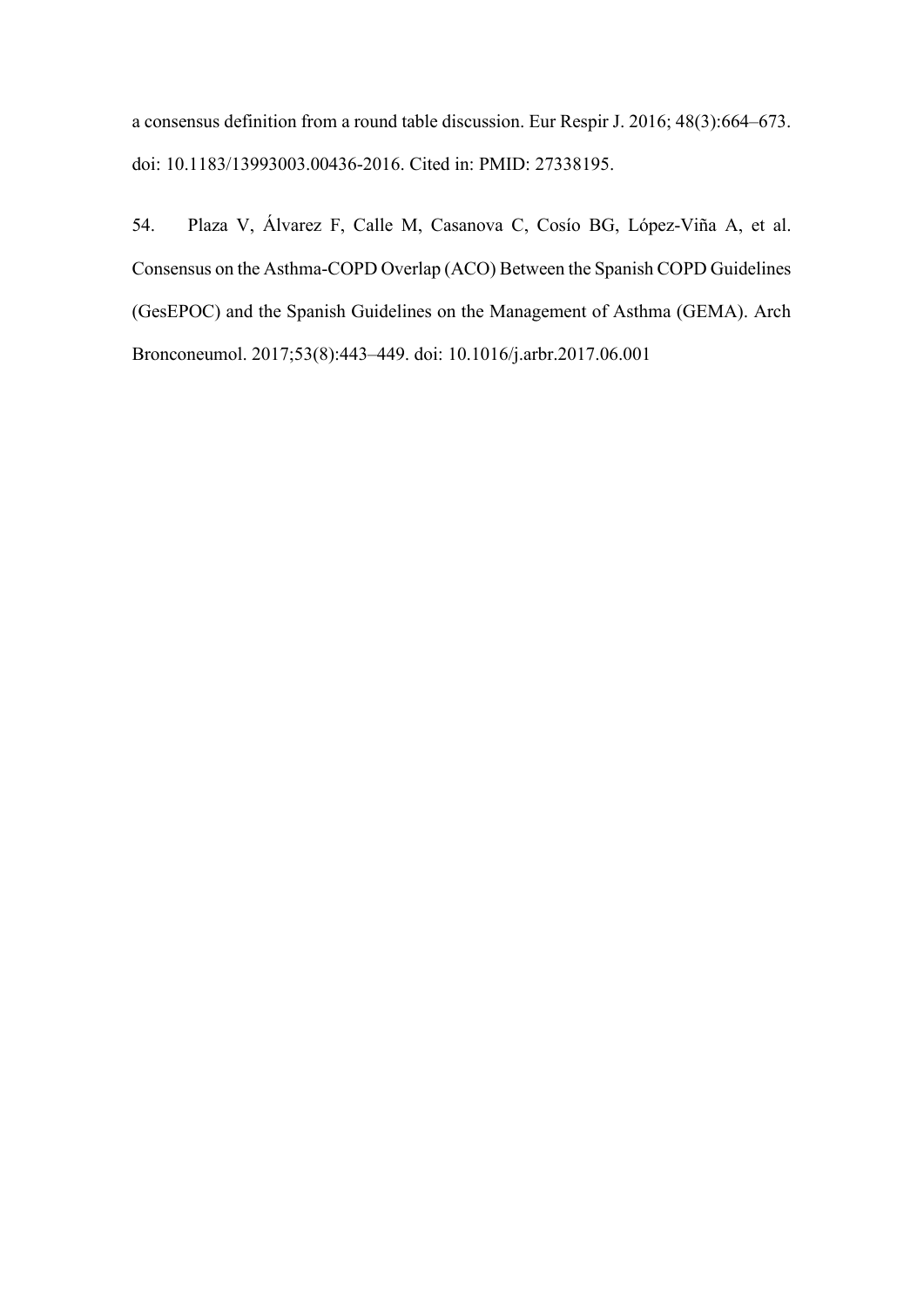| Total sample (n=198)   |               | N              | $\frac{0}{0}$ |  |
|------------------------|---------------|----------------|---------------|--|
| <b>Sex</b>             | Women         | 120            | 60.61         |  |
|                        | Men           | 78             | 39.39         |  |
| Age                    | $<$ 30        | 23             | 11.62         |  |
|                        | $30 - 60$     | 109            | 55.05         |  |
|                        | $\geq 60$     | 66             | 33.33         |  |
| <b>Education</b> level | Level A       | 121            | 61.11         |  |
|                        | Level B       | 32             | 16.16         |  |
|                        | Level C       | 45             | 22.73         |  |
| <b>Marital Status</b>  | Married       | 100            | 50.51         |  |
|                        | Not Married   | 98             | 49.49         |  |
| Living in couple       | Yes           | 102            | 52.04         |  |
|                        | No            | 94             | 47.96         |  |
|                        | Missing       | 2              |               |  |
| <b>BMI</b>             | Underweight   | $\overline{4}$ | 2.08          |  |
|                        | Normal weight | 68             | 35.42         |  |
|                        | Overweight    | 63             | 32.81         |  |
|                        | Obesity       | 57             | 29.69         |  |
|                        | Missing       | 6              |               |  |
| Smoking                | Current       | 60             | 30.30         |  |
|                        | Former        | 59             | 29.80         |  |
|                        | Never         | 79             | 39.90         |  |
| Alcohol last 12        | Yes           | 116            | 58.89         |  |
| month                  | No            | 82             | 41.41         |  |

Table 1. Sample characteristics

N: sample size; %: percentage; Level A: 1st period secondary; Level B: 2nd period secondary and post-secondary (not tertiary); Level C: tertiary; BMI: body mass index.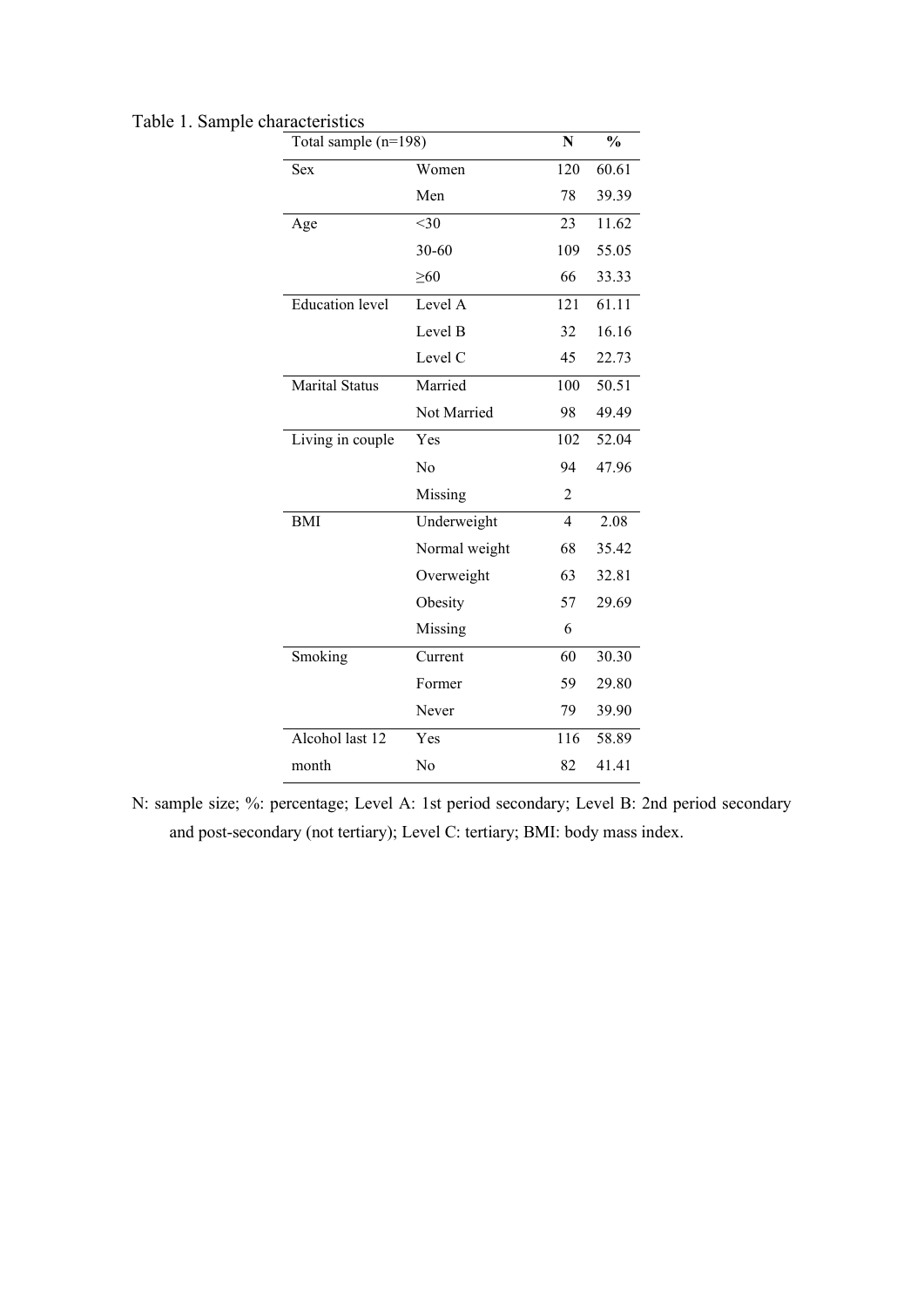|                        |                               | $\mathbf n$    | Av     | <b>SD</b> | Med    | $\boldsymbol{p}$ | $E\mathcal{S}$ |  |
|------------------------|-------------------------------|----------------|--------|-----------|--------|------------------|----------------|--|
| Sex                    | Women                         | 120            | 1813.2 | 3015.2    | 990.0  | 0.645            | 0.001          |  |
|                        | Men                           | 78             | 2384.2 | 4852.2    | 1014.8 |                  |                |  |
| Age                    | 1. < 30                       | 23             | 2309.3 | 3304.3    | 1032.0 |                  |                |  |
|                        | $2.30 - 603$                  | 109            | 2475.5 | 4724.0    | 1386.0 | $0.040*$         | 0.033          |  |
|                        | $3. \ge 60^2$                 | 66             | 1221.3 | 1724.3    | 693.0  |                  |                |  |
| <b>Education</b> level | Level A                       | 121            | 2078.3 | 4581.5    | 924.0  |                  |                |  |
|                        | Level B                       | 32             | 1767.5 | 2330.8    | 1386.0 | 0.118            | 0.022          |  |
|                        | Level C                       | 45             | 2122.4 | 2236.3    | 1386.0 |                  |                |  |
| <b>Marital Status</b>  | Married                       | 100            | 2448.9 | 4958.5    | 1308.0 | 0.506            | 0.002          |  |
|                        | Not Married                   | 98             | 1318.9 | 2134.5    | 858.0  |                  |                |  |
| Living in couple       | Yes                           | 102            | 2448.5 | 4971.3    | 1097.3 |                  | 0.000          |  |
|                        | No                            | 94             | 1603.3 | 2016.0    | 954.8  | 0.847            |                |  |
| Smoking                | Current                       | 60             | 2730.6 | 5560.1    | 717.8  |                  |                |  |
|                        | Past                          | 59             | 1529.5 | 1887.9    | 1230.0 | 0.981            | 0.000          |  |
|                        | Never                         | 79             | 1892.1 | 3269.4    | 990.0  |                  |                |  |
| Alcohol                | Yes                           | 116            | 2138.1 | 3765.1    | 1053.0 | 0.460            | 0.003          |  |
| (last 12 months)       | No                            | 82             | 1896.7 | 3970.7    | 990.0  |                  |                |  |
| <b>BMI</b>             | 1. Underweight                | $\overline{4}$ | 3374.3 | 5222.8    | 1204.5 |                  |                |  |
|                        | 2. Normal weight <sup>4</sup> | 68             | 3014.7 | 4777.0    | 1386.0 | $0.026*$         | 0.047          |  |
|                        | 3. Overweight                 | 63             | 1890.3 | 4080.9    | 1155.0 |                  |                |  |
|                        | 4. Obesity <sup>2</sup>       | 57             | 1127.1 | 1504.3    | 693.0  |                  |                |  |
| Total                  |                               | 198            | 2038.1 | 3843.5    | 990.0  |                  |                |  |

Table 2. Total amount of Physical Activity in Met·min/week, according to sample characteristics.

n: Sample size; Av: Average; SD: Standard Deviation; Med: median; Level A: 1st period secondary; Level B: 2nd period secondary and post-secondary (not tertiary); Level C: tertiary; BMI: body mass index; Superscripts indicate significant differences between groups; p-values was based on Mann- Whitney U test and Kruskal Wallis H test. ES: Effect size was based on eta squared for Mann-Whitney U test and epsilon squared for Kruskal Wallis H test. \*Statistical significance at p<0.05.